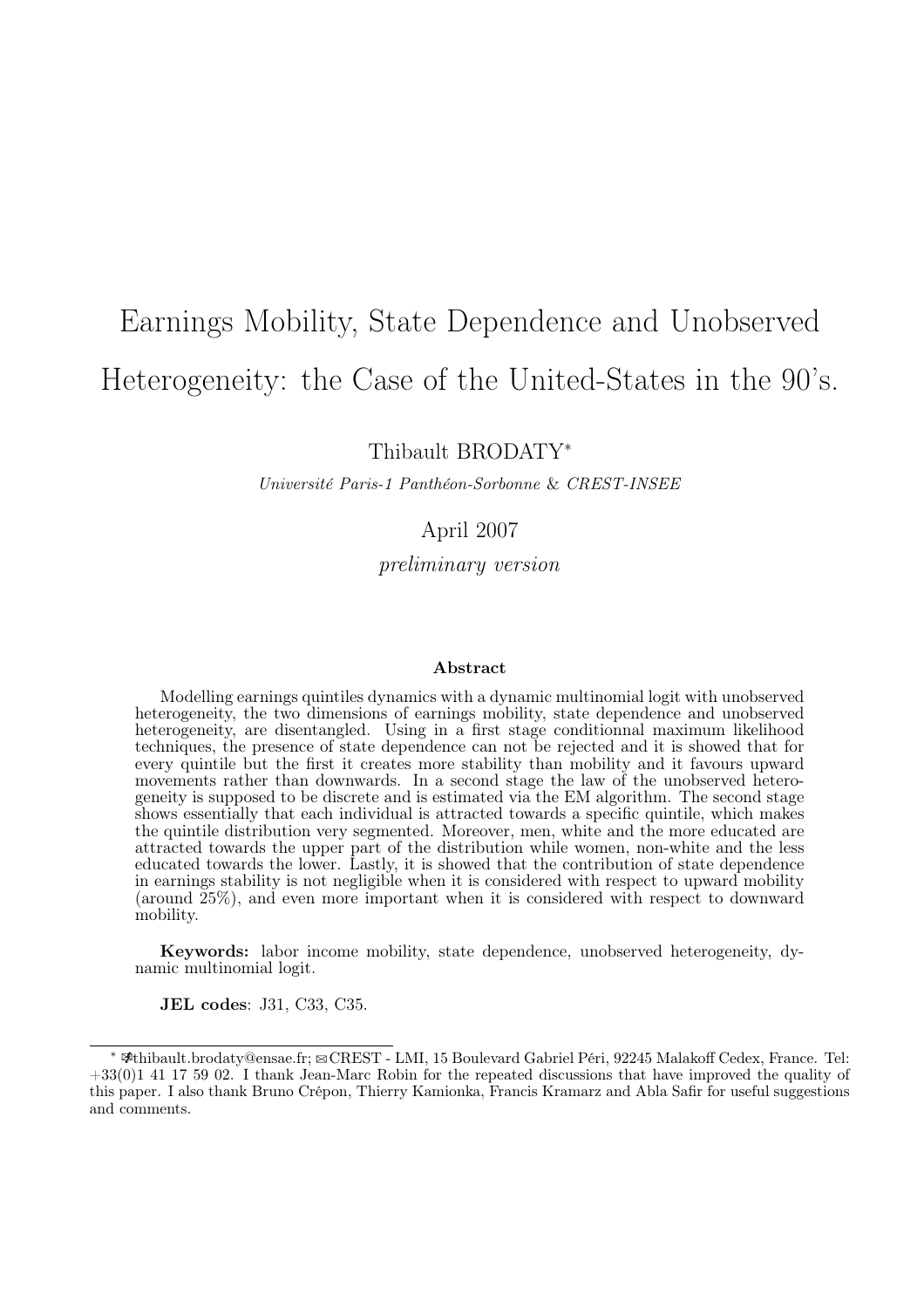## 1 Introduction

The dramatic increase of earnings inequality in the United-States and the UK in the 80's has given rise to an important literature on earnings mobility. During twenty years, researchers have tried to determine if the increase of inequality had been, at least partly, offset by an increase of earnings mobility. (See for example for the United-States Buchinsky and Hunt (1999), Gottschalk and Moffit (1998) and Burkhauser et al. (1997)). The traditionnal summary of this literature is that "Only a few studies have looked at changes in earnings mobility. Some have found declines, most have found no change, and none have found any increase" (Gottschalk, 1997).

Individual earnings mobility has two dimensions. The first one is linked to individual heterogeneity: populations in each quintile at every period are selected on the basis of their fixed unobservable characterisitics, and have thus some propension to stay in the same quintile in the next period. For example, individuals who are in the lowest quintile today have unobservable characteristics that make them more likely to be in the lowest quintile tomorrow. The second dimension is structural and is called state dependence (Heckman, 1981a): the simple fact to be in a quintile one year has an influence on the probability to stay in this quintile next year. For example individuals who are in the lowest quintile could face a deterioration of their human capital that would make their rise more difficult. These two dimensions lead to different public policy instruments, and it is thus important to be able to identify them separately.

Recently, Capellari and Jenkins (2004), Stewart (2006) and Uhlendorff (2006) have studied the existence of state dependence in the transitions between unemployment, low pay and high pay. Their work shows the presence of state dependence and they find evidence of a "low pay no pay cycle". Moreover, as far as I am aware, the only paper to have studied state dependence not only in low pay but on the entire distribution of earnings quintiles is Weber (2002) with austrian data. This work studies essentially the state dependence dimension and shows its presence. The method used, the conditionnal dynamic multinomial logit developped by Honore and Kyriazidou  $(2000)$ , doesn't allow the description of the unobserved heterogeneity, and the autor "*designs ar-*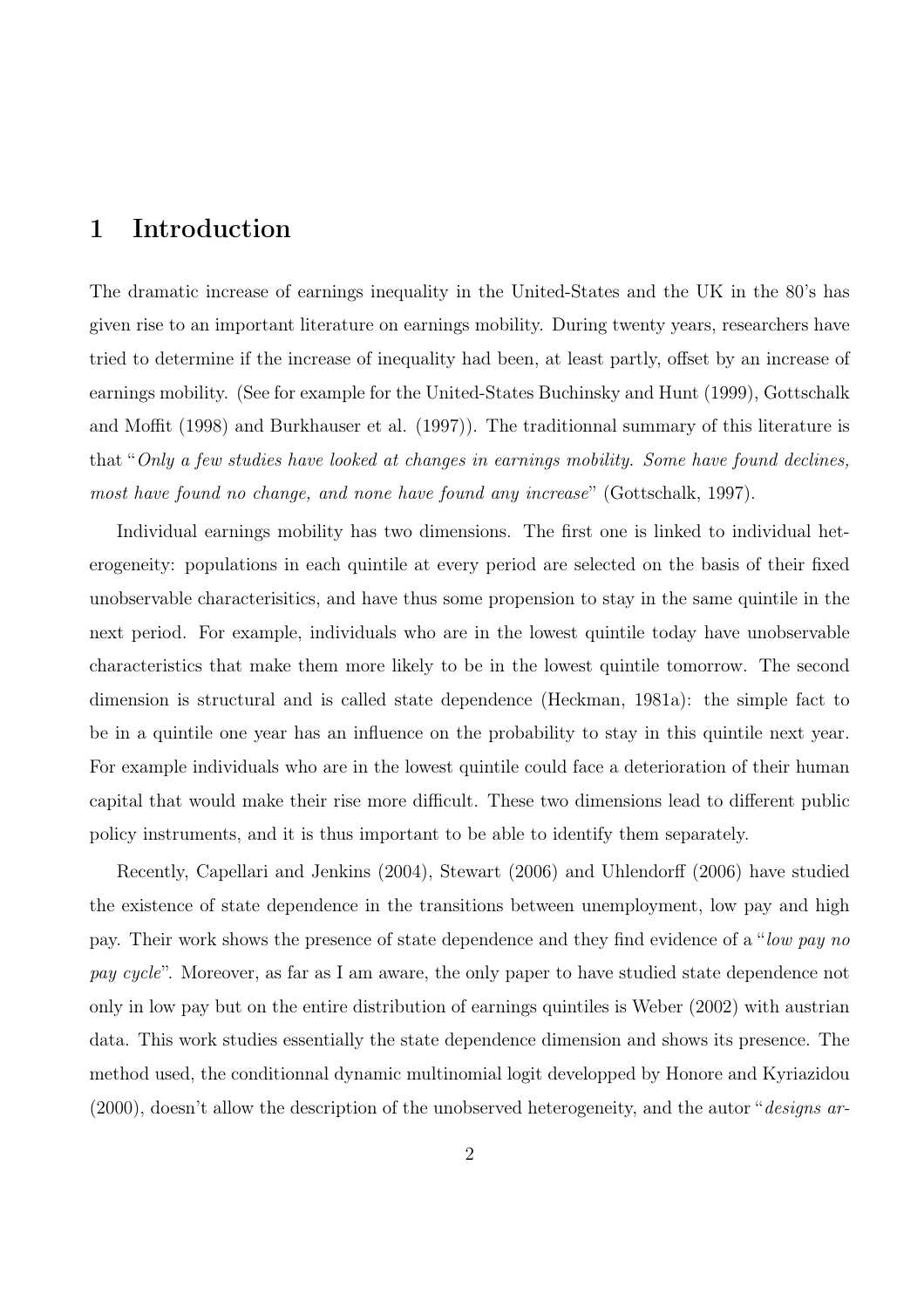tificial individuals with special unobserved and observed properties and investigate their simulated earnings profiles".

The first contribution of this paper is to study for the first time the state dependence in earnings mobility in the United-States. The dynamics of the entire distribution of quintiles (including non-employment) is modelled with a dynamic multinomial logit with unobserved heterogeneity. The presence of state dependence is tested in a first stage by Conditionnal Maximum Likelihood (Magnac, 2000) and its nature is characterized. The law of the unobserved heterogeneity is supposed to be discrete and is estimated in a second stage via the EM algorithm, solving the initial conditions problem à la Wooldridge (2005). The second stage estimates allow to identify types of individuals, and therefore to study earnings mobility for each group. Type specific transitions matrices are computed and stationnary type specific quintiles distributions are derived. Lastly, thanks to the whole model estimates, the relative contribution of state dependence in earnings stability is evaluated.

The main findings are the following. State dependence is significant in the earnings mobility process and its magnitude is upwards biased if unobserved heterogeneity is not taken into account. For every quintile but the first it creates more stability than mobility and it favours upward movements rather than downwards. These results are remarkably similar to those found in Weber (2002), which can be surprising since Austria and the United-States have two different labour markets. The second stage shows essentially that each individual is attracted towards a specific quintile, which makes the quintile distribution very segmented. Moreover, men, white and the more educated are attracted towards the upper part of the distribution while women, non-white and the less educated towards the lower. Lastly, it is showed that the contribution of state dependence in earnings stability is not negligible when it is considered with respect to upward mobility (around 25%), and even more important when it is considered with respect to downward mobility.

The paper is organised as follows. Data are described in section 2, state dependence is studied in section 3, individual heterogeneity in section 4 and section 5 concludes.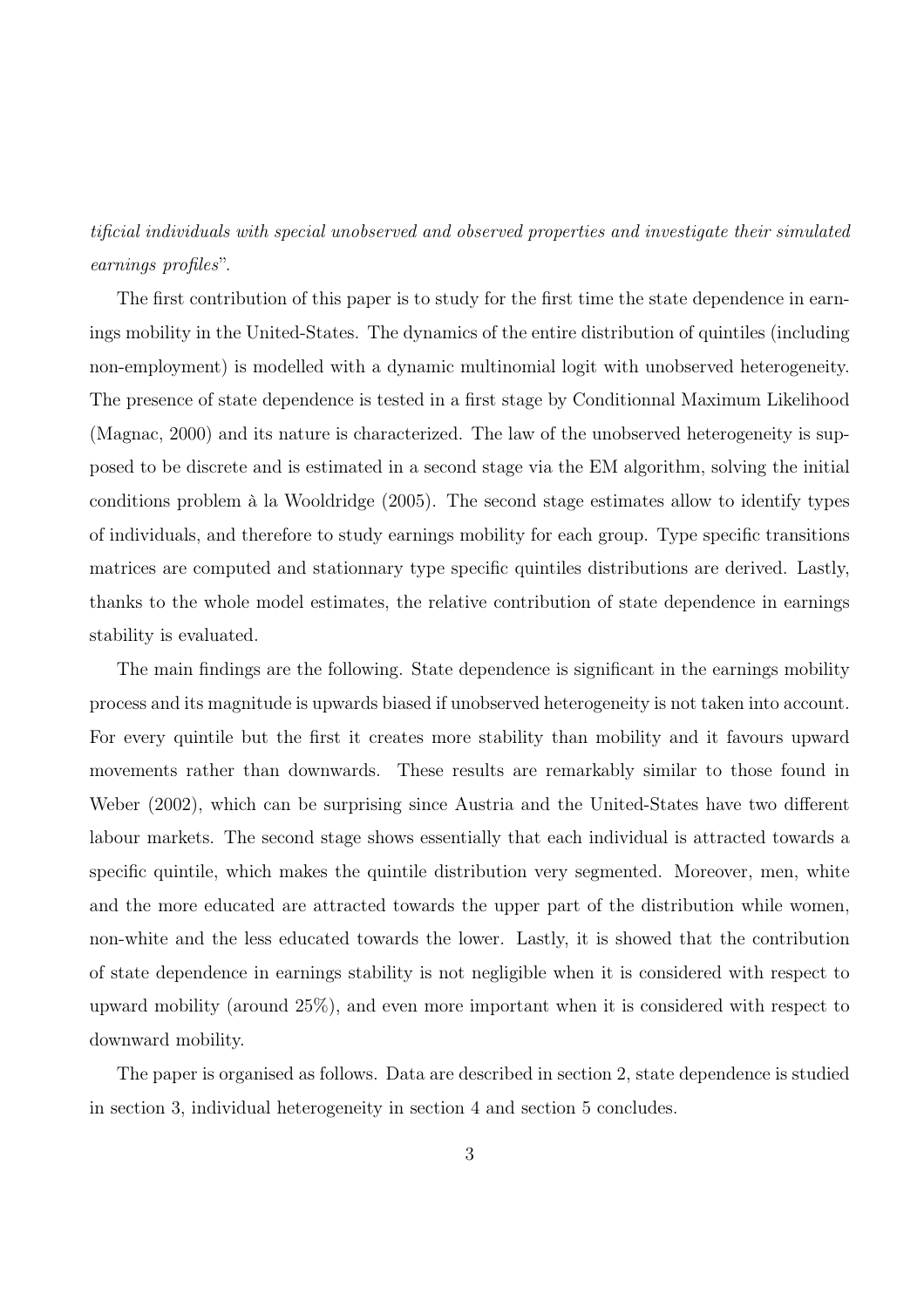## 2 Data description

#### 2.1 The Data

I use the Panel Study of Income Dynamics (PSID). The PSID is a representative panel of the US population which was started in 1968 and is still carried out today. The unit of obsevation is the household, the interviews were annual until 1997 and have been bisannual since then. There were 4800 families in 1968 and 7000 in 2001, totaling 65000 individuals obseved in 2001. In 1968 the PSID was composed of two separate samples, the first one (SRC sample) representative of the US population, and the second (SEO sample) specifically dealing with low income. Thus low incomes are over-represented in the whole sample and, therefore, I restrict the study to the SRC sample, without using weights as for example in Moffit and Gottschalk (2002). Because the goal is to obtain results for the most general population, I restrict the sample to the 25-60 years old (ie the 25-52 in 1990) in order to avoid student workers. In order to minimize measurement error, I use total annual labor income rather than wage rate because the number of hours worked is poorly reported in the PSID (see for example Bound and al. (1994) for a validation study of the PSID). Due to the bisannual periodicity of the PSID after 1996, I choose a step of two years on the period 1990-1998, and the final sample is composed of 3465 individuals who have no missing value. 53% of the individuals in the sample are women, 91% are white and 59% have spent at least 12 years in the educationnal system. The three quartiles of age in 1990 are 31, 37 and 42 years.

#### 2.2 Descriptive statistics

To describe relative earnings mobility one of the most appropriate tool is the transition matrix between earnings quintiles. Following Buchinsky and Hunt (1999) I create the quintile zero to take into acccount zero wages (unemployed or out of the labor market). Table 1 shows that it is slightly easier to move from the quintiles 2 and 3 than from the first and the fourth (50%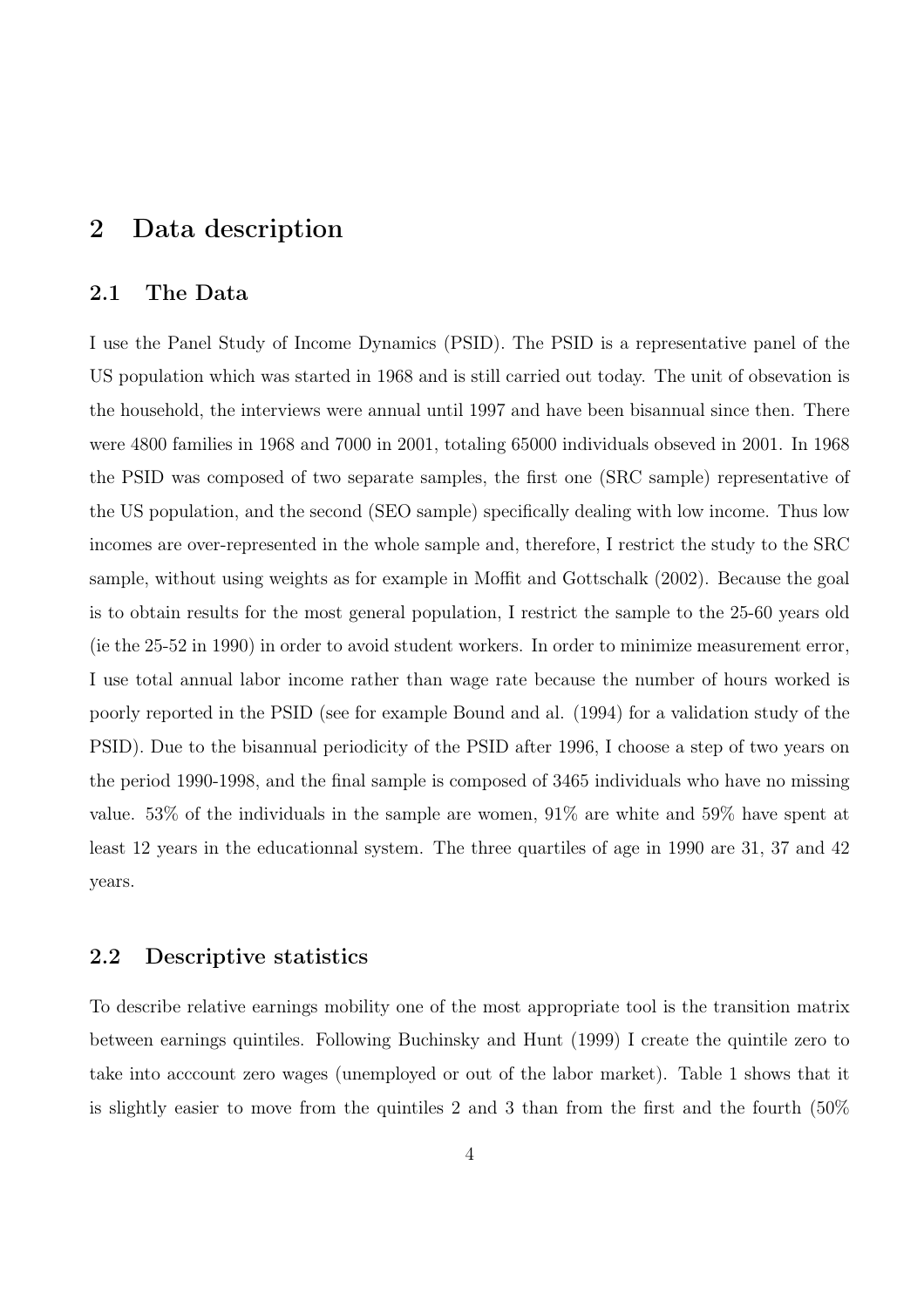vs  $40\%$ ), and much more than from the quintiles 0 and 5 (35% and 20%). There is a positive correlation between the initial quintile and downward mobility and a negative correlation with upward mobility. Lastly the full transition matrix shows that the vast majority of the movements reach an adjacent quintile. These qualitative results are in line with the literature on relative earnings mobility (see for example Burkhauser and al. (1997), Moffit and Gottschalk (1998) or Buchinsky and Hunt (1999)).

| Origin         |                |              |      | Destination Quintile |                | Direction       |       |      |        |      |       |
|----------------|----------------|--------------|------|----------------------|----------------|-----------------|-------|------|--------|------|-------|
| Quintile       | $\overline{0}$ | $\mathbf{1}$ | 2    | 3                    | $\overline{4}$ | $5\overline{)}$ | Sum   | Down | Stable | Up   | Sum   |
| $\theta$       | 65.7           | 21.0         | 5.2  | 3.1                  | 2.4            | 2.6             | 100.0 | 0.0  | 65.7   | 34.3 | 100.0 |
| 1              | 16.9           | 54.9         | 19.5 | 5.4                  | 1.9            | 1.4             | 100.0 | 16.9 | 54.9   | 28.2 | 100.0 |
| $\overline{2}$ | 6.1            | 17.7         | 51.6 | 18.0                 | 4.7            | 2.0             | 100.0 | 23.8 | 51.6   | 24.6 | 100.0 |
| 3              | 4.4            | 5.4          | 13.7 | 51.4                 | 21.7           | 3.5             | 100.0 | 23.5 | 51.4   | 25.2 | 100.0 |
| 4              | 3.4            | 3.2          | 4.5  | 14.4                 | 58.0           | 16.6            | 100.0 | 25.5 | 58.0   | 16.6 | 100.0 |
| 5              | 2.9            | 1.7          | 1.5  | 3.7                  | 11.4           | 78.8            | 100.0 | 21.3 | 78.8   | 0.0  | 100.0 |

Table 1: Two-Year Quintile Mobility Rates, 1990-1998

Notes: 13860 observations, PSID, annual earnings.

Thus a quintile and its lag are not independent, and being in one quintile one year increases the probability to be in the same quintile two years later. To see if there is some heterogeneity in this dynamics it is usefull to compute this matrix for some groups of the population. Table 2 presents the results by sex, education (College or not College), and race (white and non-white); to save space, the tables concerning age (25-29, 30-34, 35-39, 40-44, 45-49 and 50-59) are not reported. Here are the main features of these matrices. Men are over-represented in the upper part of the distribution, women in the lower part. In the whole distribution, women move up less, go down slightly more and are more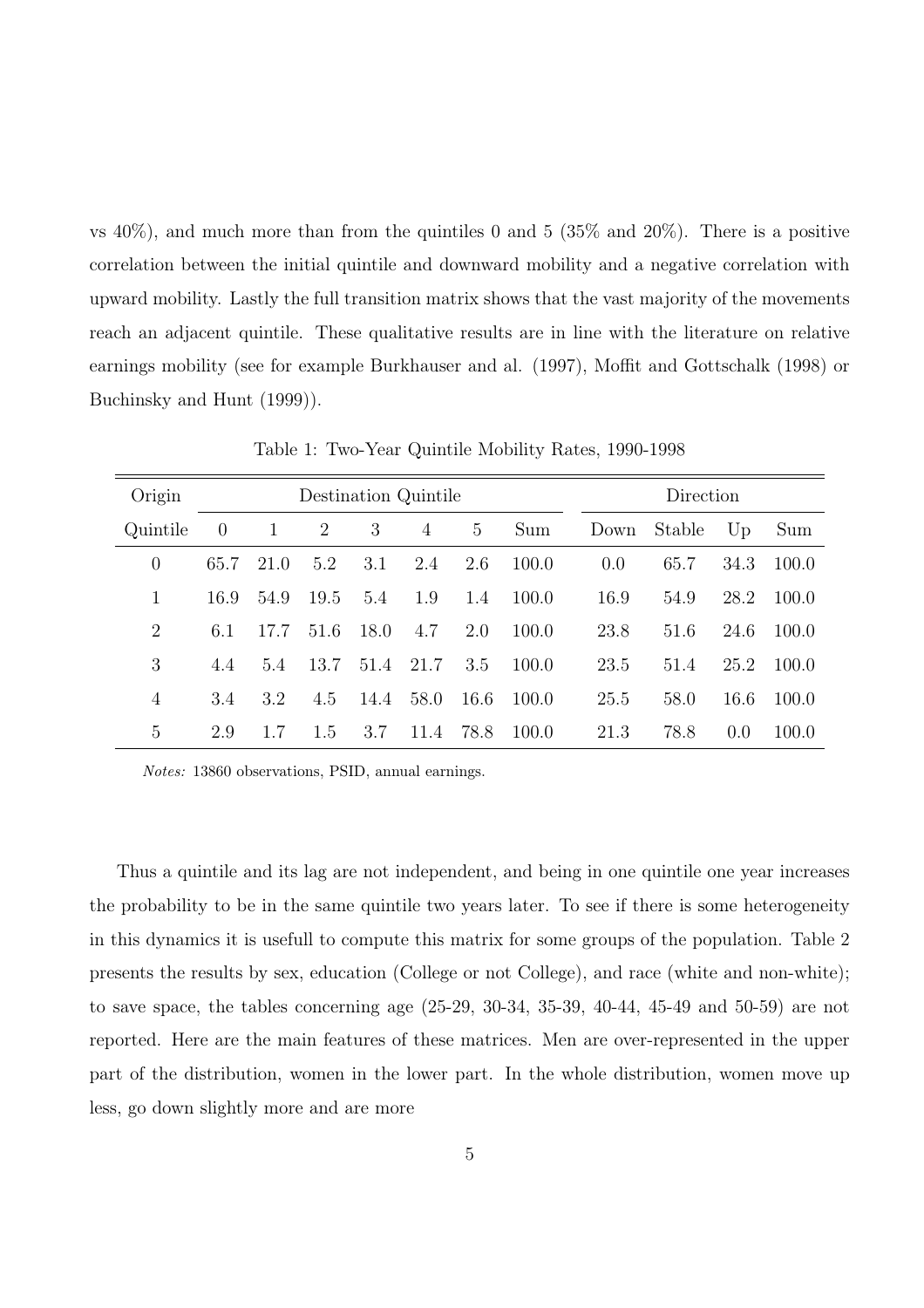| quintile         |         | Down                |         | Stable       |         | Up             |         | Total               |
|------------------|---------|---------------------|---------|--------------|---------|----------------|---------|---------------------|
|                  | Men     | Women               | Men     | Women        | Men     | Women          | Men     | Women               |
| $\boldsymbol{0}$ | 0.00    | 0.00                | 62.86   | 66.72        | 37.14   | 33.28          | 6.89    | 17.35               |
| $\mathbf{1}$     | 19.09   | 16.37               | 33.17   | 59.59        | 47.73   | 24.04          | 6.46    | 26.50               |
| $\overline{2}$   | 20.82   | 25.24               | 44.56   | 54.98        | 34.62   | 19.78          | 11.63   | 21.11               |
| $\sqrt{3}$       | 22.48   | 24.43               | 47.17   | 55.39        | 30.35   | 20.19          | 17.43   | 15.98               |
| $\overline{4}$   | 23.45   | 29.04               | 57.70   | 58.43        | 18.85   | 12.53          | 24.14   | 11.90               |
| $\bf 5$          | 19.41   | 28.84               | 80.59   | 71.16        | 0.00    | 0.00           | 33.45   | 7.14                |
| Total            | 19.73   | 19.09               | 60.76   | 59.87        | 19.51   | 21.04          | 100.0   | 100.00              |
|                  | White   | <b>Non</b><br>White | White   | Non<br>White | White   | Non<br>White   | White   | <b>Non</b><br>White |
| $\boldsymbol{0}$ | 0.00    | 0.00                | 65.79   | 65.15        | 34.21   | 34.85          | 12.10   | 16.18               |
| $\mathbf{1}$     | 16.42   | 20.07               | 54.75   | 56.27        | 28.83   | 23.66          | 16.58   | 22.79               |
| $\overline{2}$   | 23.76   | 24.15               | 51.28   | 54.24        | 24.96   | 21.61          | 16.42   | 19.28               |
| 3                | 23.11   | 27.14               | 51.93   | 45.71        | 24.96   | 27.14          | 16.61   | 17.16               |
| $\overline{4}$   | 25.08   | 29.70               | 58.23   | 54.95        | 16.69   | 15.35          | 17.74   | 16.50               |
| $\overline{5}$   | 20.52   | 40.40               | 79.48   | 59.60        | 0.00    | 0.00           | 20.55   | 8.09                |
| Total            | 19.13   | 22.06               | 60.75   | 55.56        | 20.13   | 22.39          | 100.00  | 100.00              |
|                  |         | N <sub>o</sub>      |         | $\rm No$     |         | N <sub>o</sub> |         | No                  |
|                  | College | College             | College | College      | College | College        | College | College             |
| $\boldsymbol{0}$ | 0.00    | 0.00                | 63.92   | 67.56        | 36.08   | 32.44          | 10.70   | 14.98               |
| $\mathbf{1}$     | 16.62   | 17.05               | 52.41   | 57.11        | 30.97   | 25.84          | 13.49   | 22.33               |
| $\sqrt{2}$       | 25.18   | 22.55               | 48.54   | 54.32        | 26.28   | 23.13          | 13.43   | 21.32               |
| $\boldsymbol{3}$ | 22.69   | 24.41               | 47.29   | 56.22        | 30.02   | 19.37          | 15.39   | 18.47               |
| $\,4\,$          | 24.06   | 28.11               | 58.19   | 57.53        | 17.75   | 14.35          | 19.61   | 14.79               |
| $\overline{5}$   | 18.49   | 34.63               | 81.51   | 65.37        | 0.00    | 0.00           | 27.38   | 8.11                |
| Total            | 18.90   | 20.09               | 61.43   | 58.65        | 19.67   | 21.26          | 100.00  | 100.00              |

Table 2: Directions of the Two-Year Quintile Mobility by sex, race and education, 1990-1998

Notes: 13860 observations, PSID, annual earnings. The last two columns give the quintile distribution by group. The lines labelled "Total" give the distributions of movements by group. For example, the downward mobility rate among women is 19.09%. The other numbers are the probabilities of movement by group and origin quintile. For example, the downward mobility rate among women from the quintile 3 is 24.43%.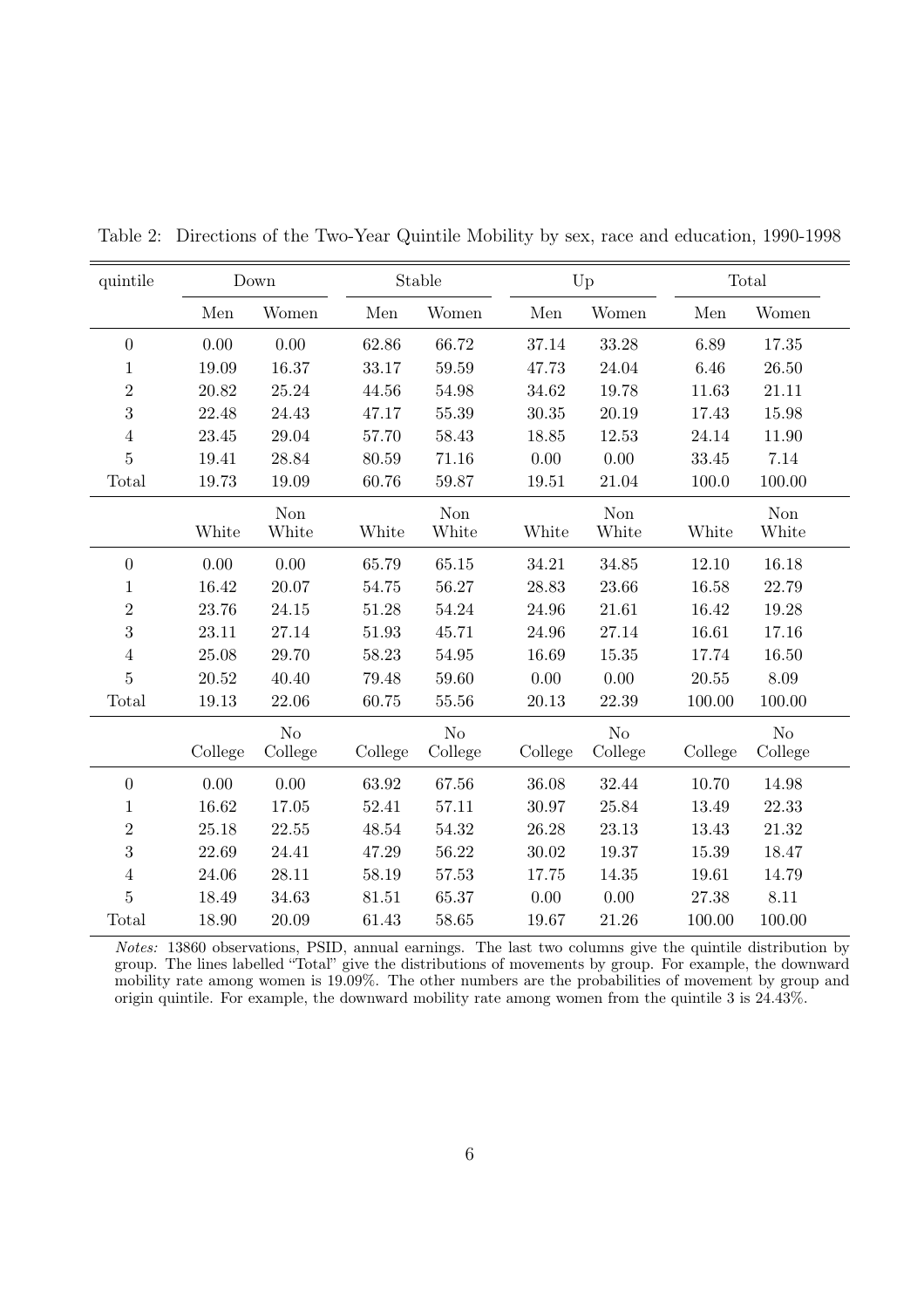stable. These results are particularly massive in the first and the fifth quintile. Non-white are over-represented in the quintiles 0, 1 and 2, and under-represented in the top quintile. They move down more often, slightly in the quintiles 0 to 4 and more massively in the fifth quintile (40% vs 20%). In the quintiles one and two they move up slightly less and, interestingly, they go up slightly more in the third quintile. The less educated are over-represented in the quintiles 0 to 3 and under-represented in the fourth and fifth quintiles, with an impressive difference at the top  $(8\% \text{ vs } 27\%)$ . In the quintiles 0, 1, 2 and 3 they are more stable and they move up less, and they fall more out of the top quintile (35% vs 18%). Between 25 and 50 years old there is a slight positive correlation between age and quintile, but this trend is reversed after 50: the 50-59 are more often in the quintiles 0 and 1 and less in the 4 and 5 than the 45-49. Concerning age the only characteristic of the dynamics is that the 50-59 are different from the others: they are slightly more stable and move up less often.

Essentially these descriptive statistics give expected results: they show that there is some immobility in earnings quintile dynamics and that traditionnally disadvantaged workers are in a weaker position in this area too. But they allow to point out an interesting question. Consider for example the transition from the first quintile: there is globally a significant immobility rate, and the large majority of quintile 1 individuals are women, who are much more stable in this quintile than men. Where is the causality: are people in the first quintile stable because they are essentially women, or are women stable because they are in the first quintile? It could be for example argued that there is some discrimination against women that could explain at least partially why they don't go out from the first quintile. But it could be also argued that when people fall in the first quintile they can face a deterioration of their human capital that makes their rise more difficult. To answer this question these two effects must be separated, or differently said state dependence and unobserved heterogeneity must be disentangled (Heckman (1981)). That is one of the goal of this paper, and the econometric strategy is developped in the next section.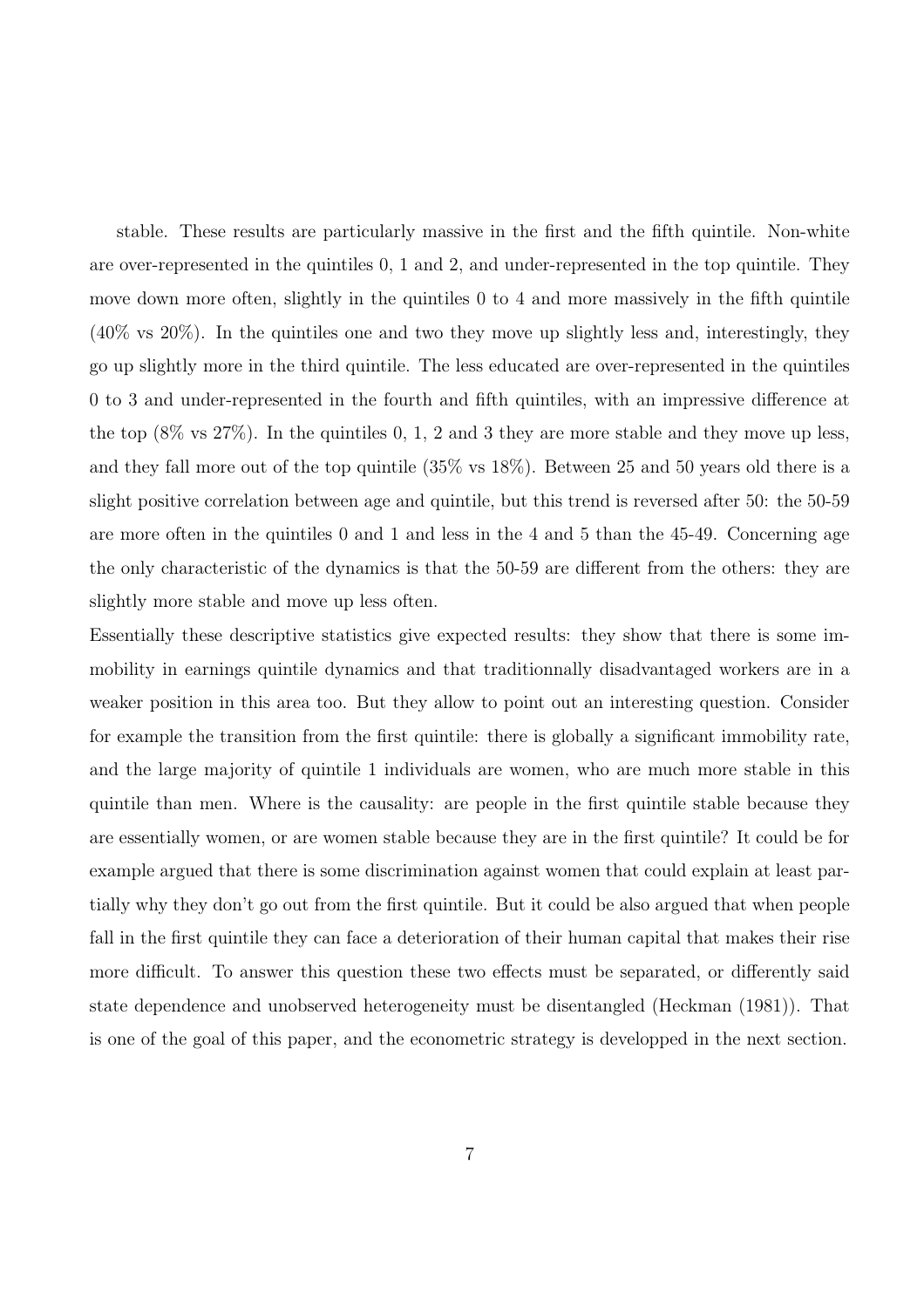## 3 Earnings mobility and state dependence

#### 3.1 The model

To disentangle state dependence from individual heterogeneity in earnings dynamics, I model quintiles dynamics with a dynamic multinomial logit with unobserved heterogeneity. More precisely, Note  $y_{it}$  ( $y_{it} = 0...5$ ) the quintile of individual  $i$  ( $i = 1...N$ ) at date  $t$  ( $t = 1...T$ ). I suppose that

$$
\forall k = 0...5, \, \forall t = 2...T, \, y_{it} = k \, \text{if and only if} \, y_{ikt}^* = \max_{j=0...5} \{ y_{ijt}^* \}
$$

where

$$
\forall k = 0...5, \forall t = 2...T, y_{ikt}^* = \sum_{j=0}^5 \delta_{jk} \mathbb{1}_{\{y_{it-1} = j\}} + \alpha_{ik} + \epsilon_{ikt}
$$

For usual identification purpose I take the non-employment as reference state and I suppose that  $\forall j = 0...5, \delta_{j0} = 0, \forall i = 1...N, \alpha_{i0} = 0 \text{ and } \forall k = 0...5 \delta_{0k} = 0.$  I suppose that the  $\epsilon's$  are type I extreme value distributed, and that they are independent accross alternatives, individuals and time, and independent of the  $\alpha$ 's. I note  $\forall i = 1...N$ ,  $\alpha_i = (\alpha_{i0}, ..., \alpha_{i5})'$ . Consequently the probability of an individual i being in state k in period  $t$  ( $t = 2...T$ ) conditionnal on being in state j in period  $t-1$  is given by

$$
P(y_{it} = k / y_{it-1} = j, \alpha_i) = \frac{\exp(\delta_{jk} + \alpha_{ik})}{\sum_{l=0}^{5} \exp(\delta_{jl} + \alpha_{il})}
$$
(1)

which implies that the the transition matrix is heterogenous between individuals. The law of  $y_{i1}$ is supposed to be an unspecified function of  $\alpha_i$ .

The interpretation of the parameters is facilitated by writing

$$
\frac{P(y_{it} = k/y_{it-1} = j, \alpha_i)}{P(y_{it} = l/y_{it-1} = j, \alpha_i)} = \exp((\delta_{jk} - \delta_{jl}) + (\alpha_{ik} - \alpha_{il}))
$$
\n(2)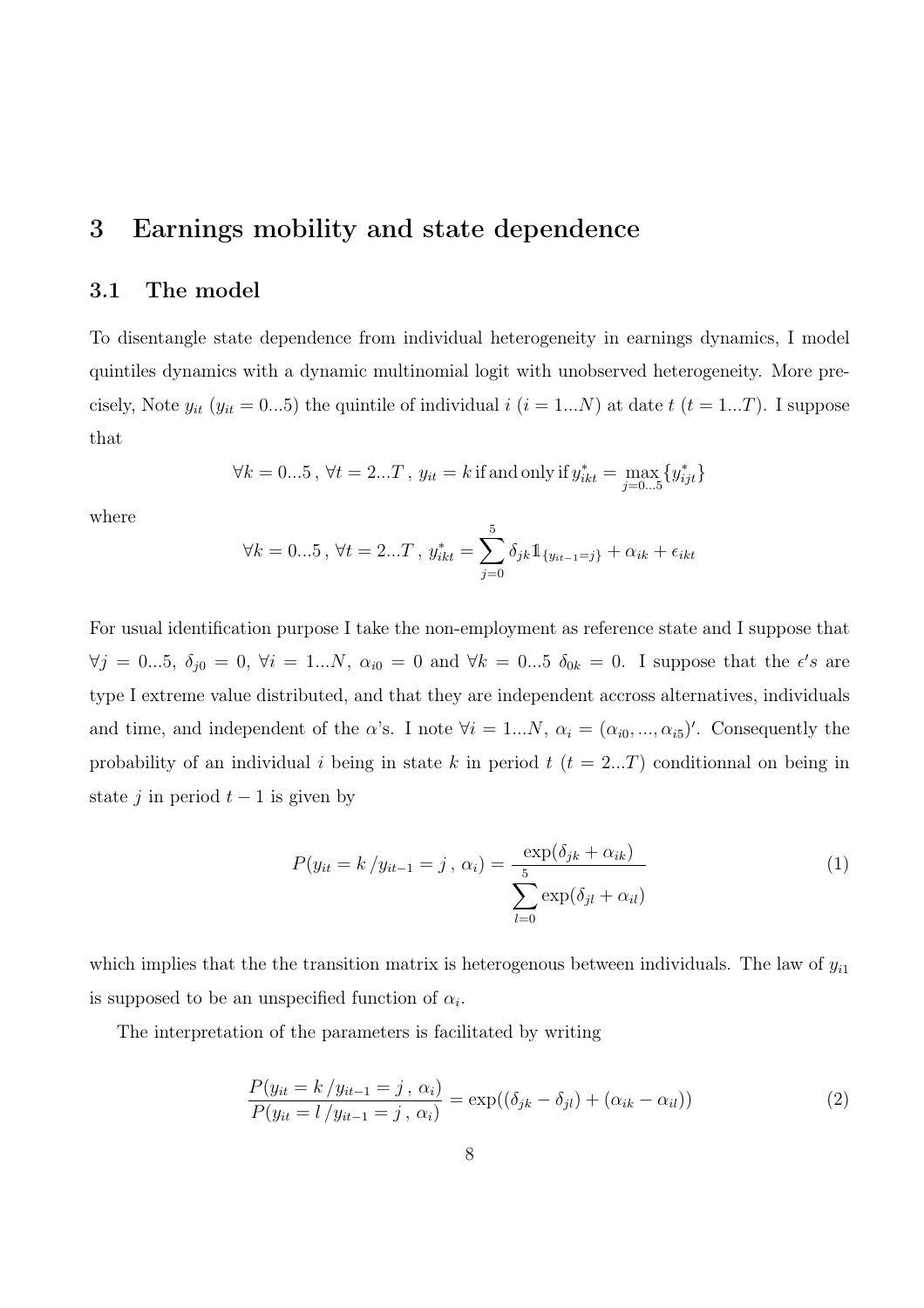where the higher  $(\alpha_{ik} - \alpha_{il})$  is, the higher the odds of being in state k with respect to state l, conditionnal on any lagged state j, are. Now note that if  $\alpha_{ik} = \alpha_{il}$  then

$$
\frac{P(y_{it} = k/y_{it-1} = j, \alpha_i)}{P(y_{it} = l/y_{it-1} = j, \alpha_i)} = \exp(\delta_{jk} - \delta_{jl})
$$
\n(3)

which means that  $\delta_{jk} - \delta_{jl}$  is a direct measure of the log odds ratios for observations who have the same "individual propensions" to be in states  $k$  and  $l$ . It is thus a measure of state dependence and it provides a way to test its presence. If  $\forall j, k = 1...5, \delta_{jk} = 0$  then (1) shows that the lines of the transition matrix for an individual are equal: there is no state dependence. If  $\forall k, l = 1...5, k \neq l, \delta_{jk} = \delta_{jl}, j = 1...5$  then (3) shows that an individual such that  $\alpha_{i1} = ... = \alpha_{i5}$ who is in the quintile  $j$  has the same probability to arrive in each quintile: there is no state dependence excluding the quintile zero.

#### 3.2 Estimation

To estimate such a model the main difficulty is to treat the initial conditions problem (Heckman, 1981b): it is an error to consider the period one quintile as exogenous, and the link between this quintile and unobserved heterogenity must be taken into account. There are two main families of solutions: the fixed effects and the random effects models.

The first models have been developped by Magnac (2000) and Honoré and Kyriazidou (2000). The idea is to condition the likelihood by sufficient statistics such that the conditionnal likelihood does not depend anymore on the individual effects. These methods are very attractive because they solve directly the initial conditions problem, they allow to make no asumption on the law of unobserved heterogeneity and they let free the correlation between the individual effects and potential time-varying covariates. The main problem of these methods is that they are data intensive because a consequence of conditionning the likelihood is to decrease the number of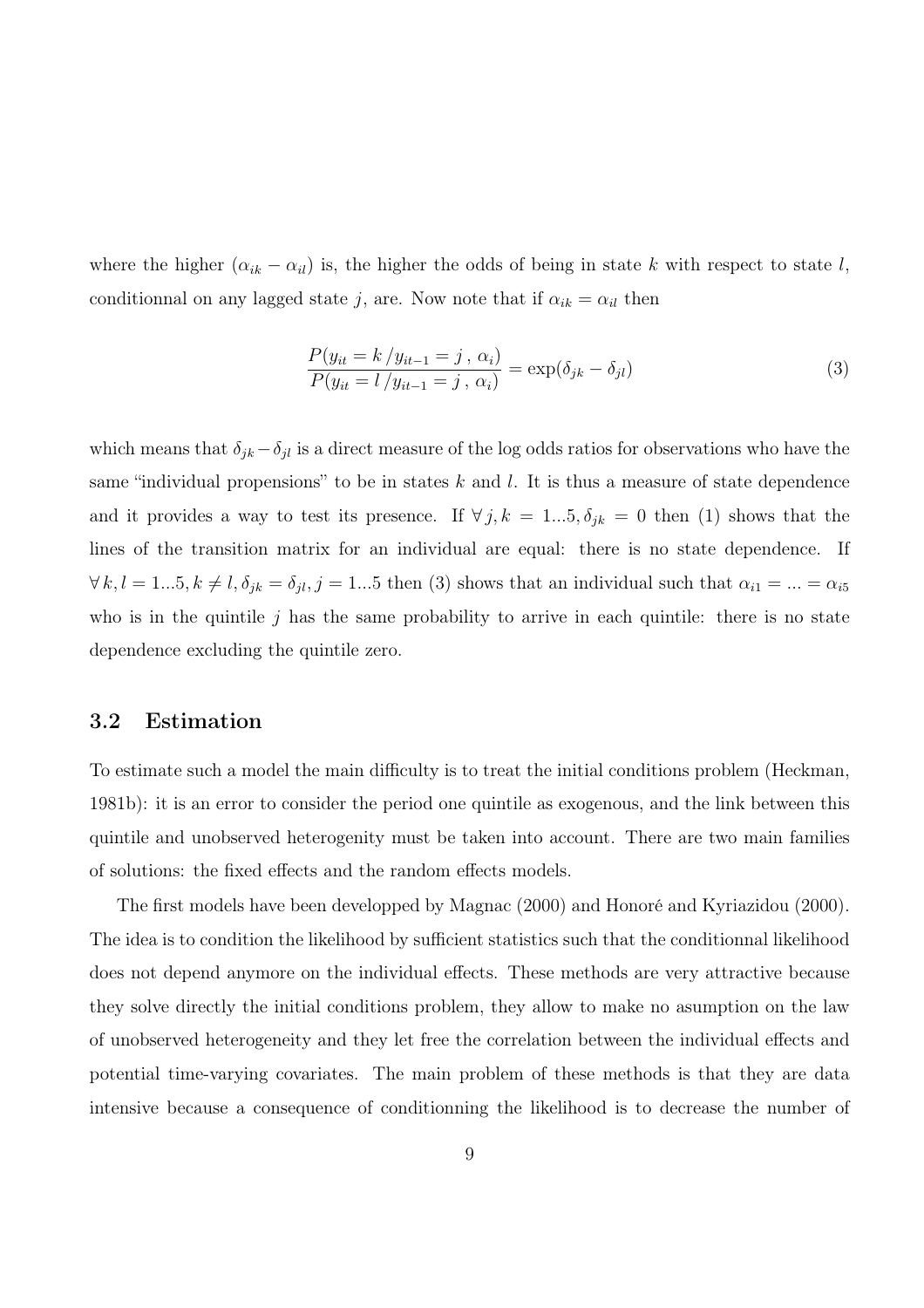individuals who contribute to the likelihood. The main difference between both methods is that Honoré and Kyriazidou (2000) allows time-varying covariates (except time dummies), contrary to Magnac (2000). The cost of this improvement is the need of even more data.

To take advantage of these features, I estimate in a first stage the lag parameters with the method developped by Magnac (2000). Because of sample size I can't use Honore and Kyriazidou (2000), which explains that I have no time-varying covariates in the model. Setting  $Y_{ik}$  the number of times individual i has been in quintile k between periods 2 and  $T-1$ , Magnac shows in Appendix B that

$$
P(y_{i2},...,y_{iT-1}/y_{i1},Y_{i0},...,Y_{i5},y_{iT}) = \frac{\exp\sum_{k>0}\sum_{j}\left(\sum_{t>1}\mathbb{1}_{\{y_{it-1}=j\}}\mathbb{1}_{\{y_{it}=k\}}\delta_{jk}\right)}{\sum_{B}\exp\sum_{k>0}\sum_{j}\left(\sum_{t>1}\mathbb{1}_{\{y_{it-1}=j\}}\mathbb{1}_{\{y_{it}=k\}}\delta_{jk}\right)}
$$
(4)

where  $B = \{b = (y_{i2}, ..., y_{iT-1}) / \forall k > 0, \sum$  $T-1$  $t=2$  $1_{\{y_{it-1}=j\}} = Y_{ik}$  is the set of all possible histories that are compatible with the number of visits to each state from 2 to  $T - 1$ . This conditionnal likelihood doesn't depend anymore on  $\alpha_i$ , which means intuitively that individuals who have the same number of visits to each state, but not at the same time, have the same level of unobserved heterogeneity. These observations can therefore be compared in terms of state dependence.

#### 3.3 Results

The estimates of the first stage are reported in Tables 3 and 4. In Table 3 the estimates of the conditionnal fixed effects dynamic multinomial logit (Model 3) are contrasted with those of other models that don't take into account unobserved heterogeneity. Model 1 is a dynamic multinomial logit with Sex, Race, Education and Age at the first period as covariates. The model 2 is the model 1 plus the first period quintile as covariate. The three models give the same sign but not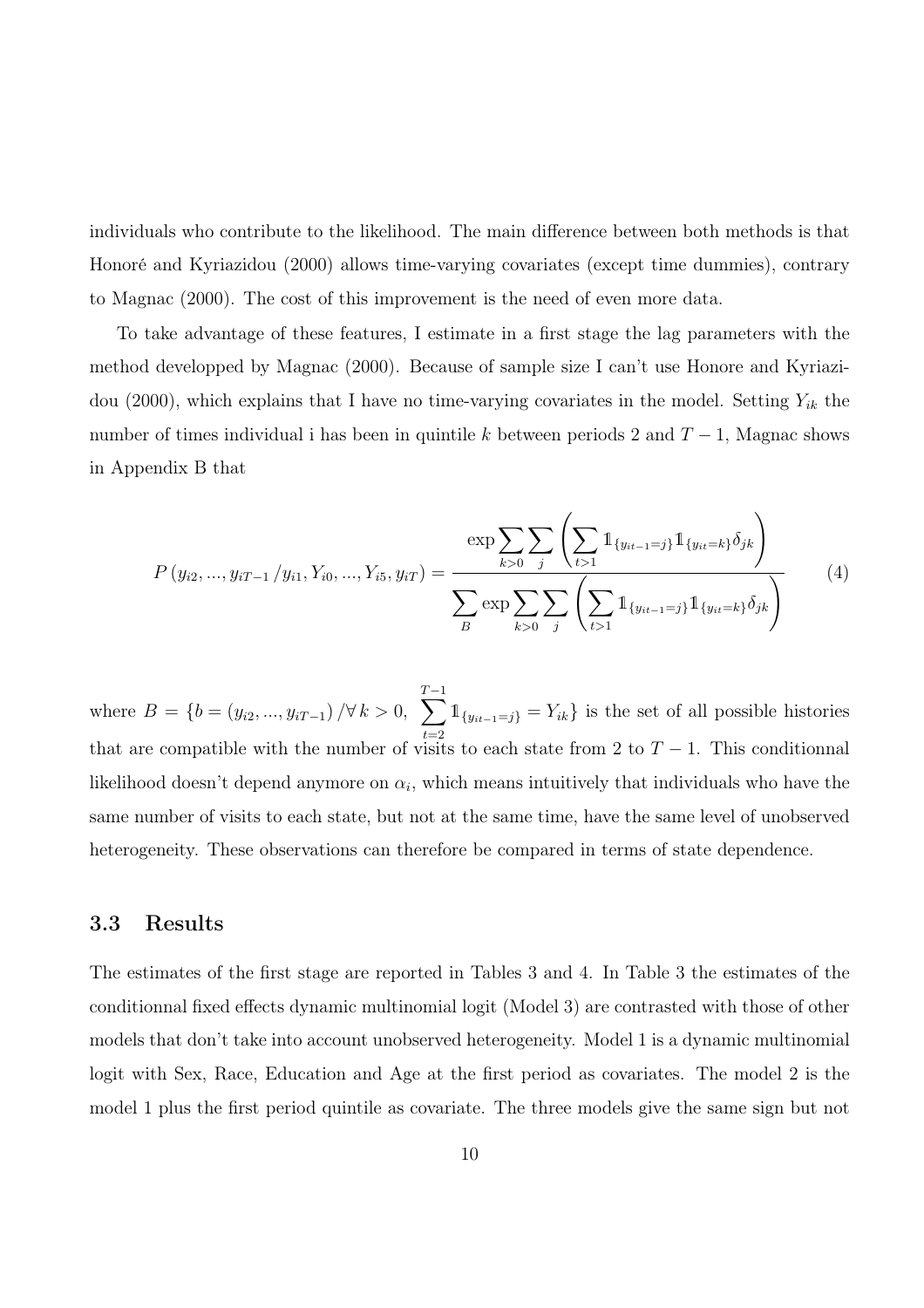|               | Model 1 <sup>a</sup> |      |          | Model $2^{\rm b}$ |                 | Model 3 <sup>c</sup> |
|---------------|----------------------|------|----------|-------------------|-----------------|----------------------|
| $\delta$      | coef                 | std  | coef     | std               | $\mathrm{coef}$ | std                  |
| $\delta_{11}$ | 2.26                 | 0.09 | 2.01     | 0.09              | 1.26            | 0.15                 |
| $\delta_{12}$ | 2.63                 | 0.13 | 2.28     | 0.13              | 1.43            | 0.20                 |
| $\delta_{13}$ | 1.88                 | 0.17 | 1.65     | 0.18              | 1.02            | 0.26                 |
| $\delta_{14}$ | 1.16                 | 0.22 | 0.93     | 0.23              | 0.22            | 0.31                 |
| $\delta_{15}$ | 0.80                 | 0.24 | 0.83     | 0.25              | 0.81            | 0.40                 |
| $\delta_{21}$ | 2.20                 | 0.11 | 2.02     | 0.12              | 1.45            | 0.19                 |
| $\delta_{22}$ | 4.64                 | 0.15 | 4.04     | 0.16              | 2.72            | 0.24                 |
| $\delta_{23}$ | 4.06                 | 0.18 | 3.49     | 0.19              | 2.37            | 0.27                 |
| $\delta_{24}$ | 2.97                 | 0.20 | 2.51     | 0.22              | 1.65            | 0.31                 |
| $\delta_{25}$ | 2.01                 | 0.23 | 1.83     | 0.24              | $1.52\,$        | 0.40                 |
| $\delta_{31}$ | 1.43                 | 0.15 | 1.39     | 0.17              | 1.22            | 0.24                 |
| $\delta_{32}$ | 3.69                 | 0.16 | 3.25     | 0.17              | 2.26            | 0.26                 |
| $\delta_{33}$ | 5.45                 | 0.19 | 4.57     | 0.20              | 3.17            | 0.31                 |
| $\delta_{34}$ | 4.79                 | 0.20 | $3.92\,$ | 0.22              | 2.80            | 0.31                 |
| $\delta_{35}$ | 2.82                 | 0.21 | 2.39     | 0.24              | 1.94            | 0.38                 |
| $\delta_{41}$ | 1.25                 | 0.17 | 1.33     | 0.19              | 1.20            | 0.29                 |
| $\delta_{42}$ | 2.87                 | 0.18 | 2.65     | 0.21              | 2.05            | 0.30                 |
| $\delta_{43}$ | 4.42                 | 0.19 | 3.75     | 0.21              | 2.54            | 0.32                 |
| $\delta_{44}$ | 5.95                 | 0.21 | 4.81     | 0.23              | 3.00            | 0.34                 |
| $\delta_{45}$ | 4.50                 | 0.21 | 3.66     | 0.23              | 2.65            | 0.37                 |
| $\delta_{51}$ | 0.94                 | 0.19 | 1.16     | 0.23              | 1.04            | 0.33                 |
| $\delta_{52}$ | 2.02                 | 0.22 | 2.17     | 0.25              | 1.56            | 0.37                 |
| $\delta_{53}$ | 3.24                 | 0.21 | 3.10     | 0.25              | 2.45            | 0.35                 |
| $\delta_{54}$ | 4.40                 | 0.22 | 3.60     | 0.25              | 2.33            | 0.34                 |
| $\delta_{55}$ | 6.04                 | 0.23 | 4.91     | 0.24              | 3.25            | 0.40                 |

Table 3: State Dependence Estimates

þ

<sup>a</sup> Model 1: Observed heterogeneity (Sex, Race, Education and Age in 1990) only without period one quintile,

13860 observations.<br><sup>b</sup> *Model 2:* Observed heterogeneity only with period one

quintile, 13860 observations.<br>
<sup>c</sup> *Model 3*: Conditionnal logit with unobserved heterogeneity, 2019 observations.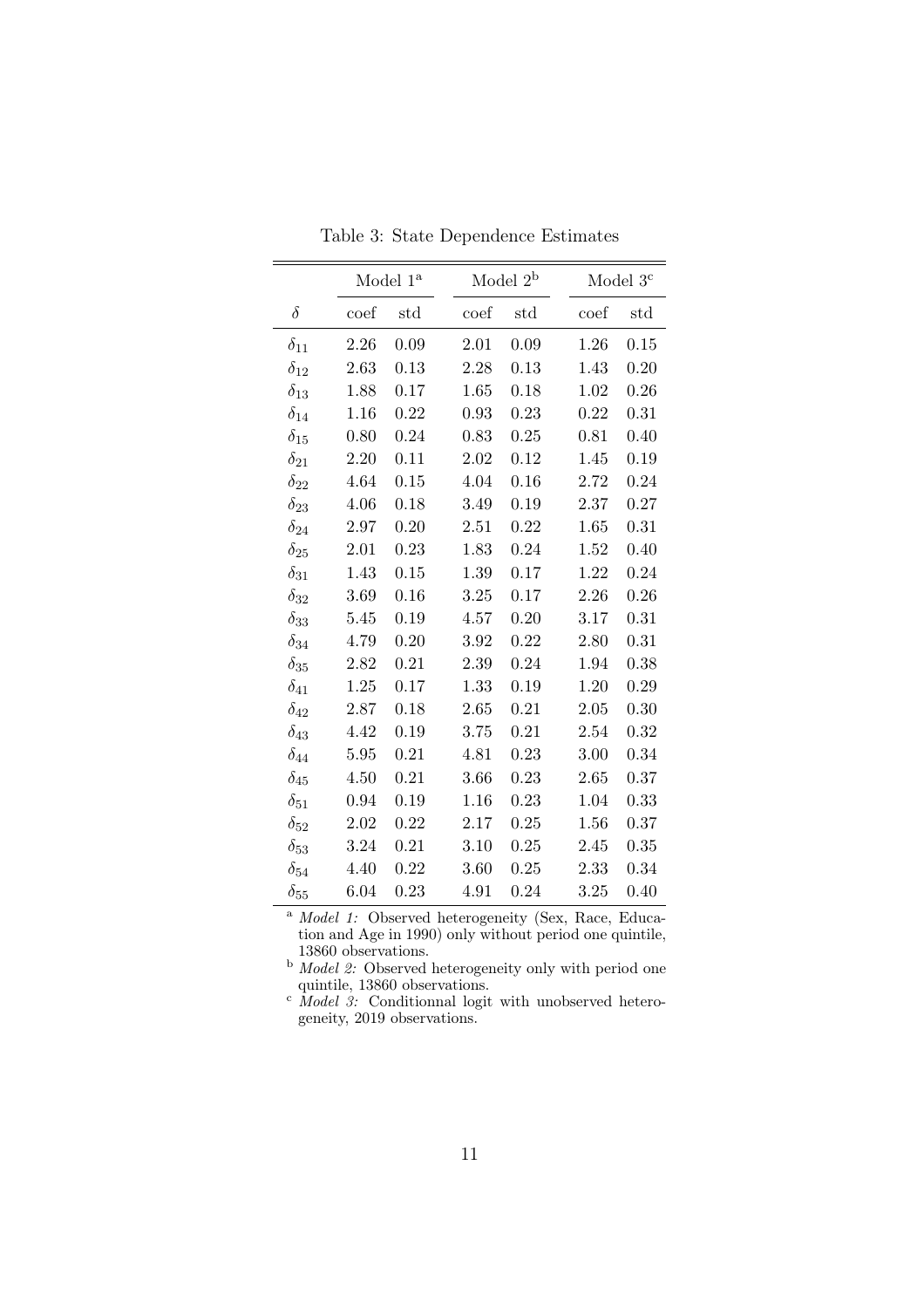the same magnitudes. For all the lag coefficients the model one give the highest estimates and the model three the lowest, which means that omitting unobserved heterogeneity tends to biais upwards all parameters. This bias is due to spurious state dependence (Heckman, 1981a): in the models without unobserved heterogeneity, the estimated parameters reflect both the effects of state dependence and unobserved heterogeneity which inflates the estimated retention rates in all quintiles. This result is classical in the state dependence literature. It is lastly interesting to note that the inclusion of the period one quintile in the Model 2 reduces the bias: this variable can be seen as a proxy of the unobserved heterogeneity that takes imperfectly its effect into account.

Table 4: State Dependence Parameters

| Origin         |      | Destination quintile |                      |                          |        |  |  |  |  |  |  |  |
|----------------|------|----------------------|----------------------|--------------------------|--------|--|--|--|--|--|--|--|
| quintile       | -1   | 2                    | 3                    | $\overline{4}$           | 5      |  |  |  |  |  |  |  |
| 1              |      |                      |                      | 1.26 1.43 1.02 0.22 0.81 |        |  |  |  |  |  |  |  |
| $\overline{2}$ | 1.45 |                      | 2.72 2.37 1.65       |                          | 1.52   |  |  |  |  |  |  |  |
| 3              | 1.22 |                      | 2.26 3.17 2.80       |                          | 1.94   |  |  |  |  |  |  |  |
| 4              | 1.20 |                      | $2.05$ $2.54$ $3.00$ |                          | 2.65   |  |  |  |  |  |  |  |
| 5              | 1.04 |                      | 1.56 2.45 2.33       |                          | - 3.25 |  |  |  |  |  |  |  |

Notes: Conditionnal logit with unobserved heterogeneity  $(Model 3)$ , 2019 observations.

Focusing on Model 3 estimates the first result is that all the parameters are positive and significantly different from zero (but  $\delta_{14}$ ): non-employment is less likely to be the origin or destination quintile of all other quintiles. Now if I concentrate on the quintiles 1, 2, 3, 4 and 5, it is possible to test the presence of state dependence as shown in section 3.1 by testing the equality of parameters on each row (see Table 4). This Wald tests strongly reject for each row the null hypothesis of equality: for quintiles 1 to 5 the Wald statistics are equal respectively to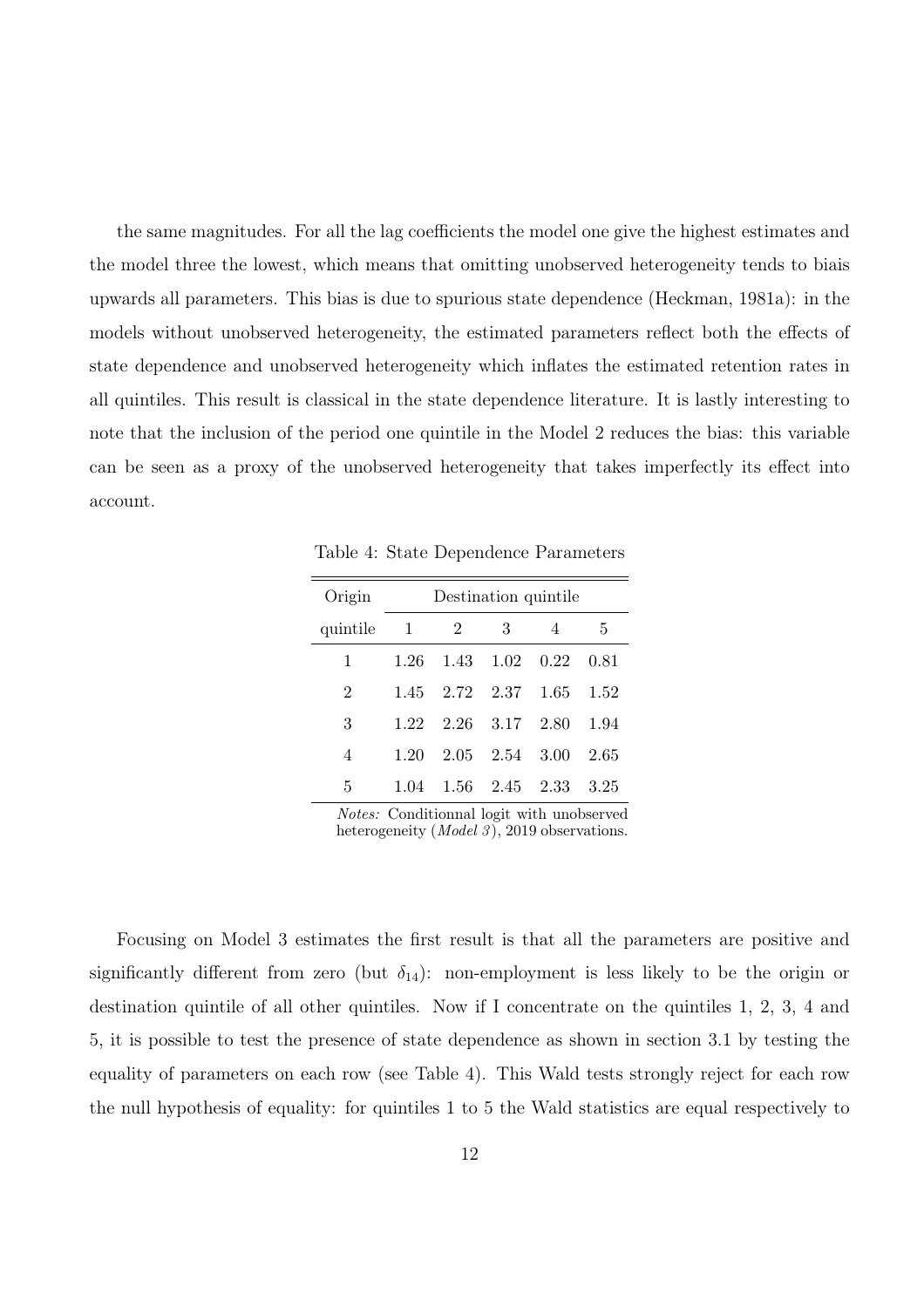13.33, 45.65, 61.29, 34.19, 32.03 and are distributed under the null as  $\chi^2(4)$ . This important result shows the presence of state dependence in earnings mobility in the United-States in the 90's. Now what is its nature? Does it create movement or stability? For all the quintiles but the first, the highest coefficient on each row is the stability one: the effect of state dependence is to increase the probability to stay in the same quintile. But interestingly, this result is not true for the first quintile, in which state dependence is such that it is easier to move up one quintile than not to move. Lastly, it must be noted that on all the rows the upwards parameters are greater than the downwards ones: state dependence favours upward movements rather than downwards.

To sum up these results, this first stage shows that state dependence exists in earnings mobility in the US, that for every quintile but the first it creates more stability than mobility and that it favours upward movements rather than downwards. This picture is remarkably similar to that concerning Austria found in Weber (2002), which can be surprising since both labor markets are very different. The main difference between both countries is that in Austria the first quintile is similar to the others.

## 4 Earnings mobility and unobserved heterogeneity

#### 4.1 Estimation

To estimate the law of unobserved heterogeneity, ie the law of  $\alpha_i$ , assumptions must be done and thus random effects techniques must be applied. To minimize the impact of distributional assumptions I follow Heckman and Singer (1984) and I choose a discrete law, the number of support points (or number of types) being determined with an increasing iterative process stopped by a good fit of the model. To solve the initial conditions problem I adopt the solution proposed by Wooldridge (2005): I maximise the likelihood conditionnal on the initial conditions and I let the law of  $\alpha_i$  depend on it. More precisely, I maximize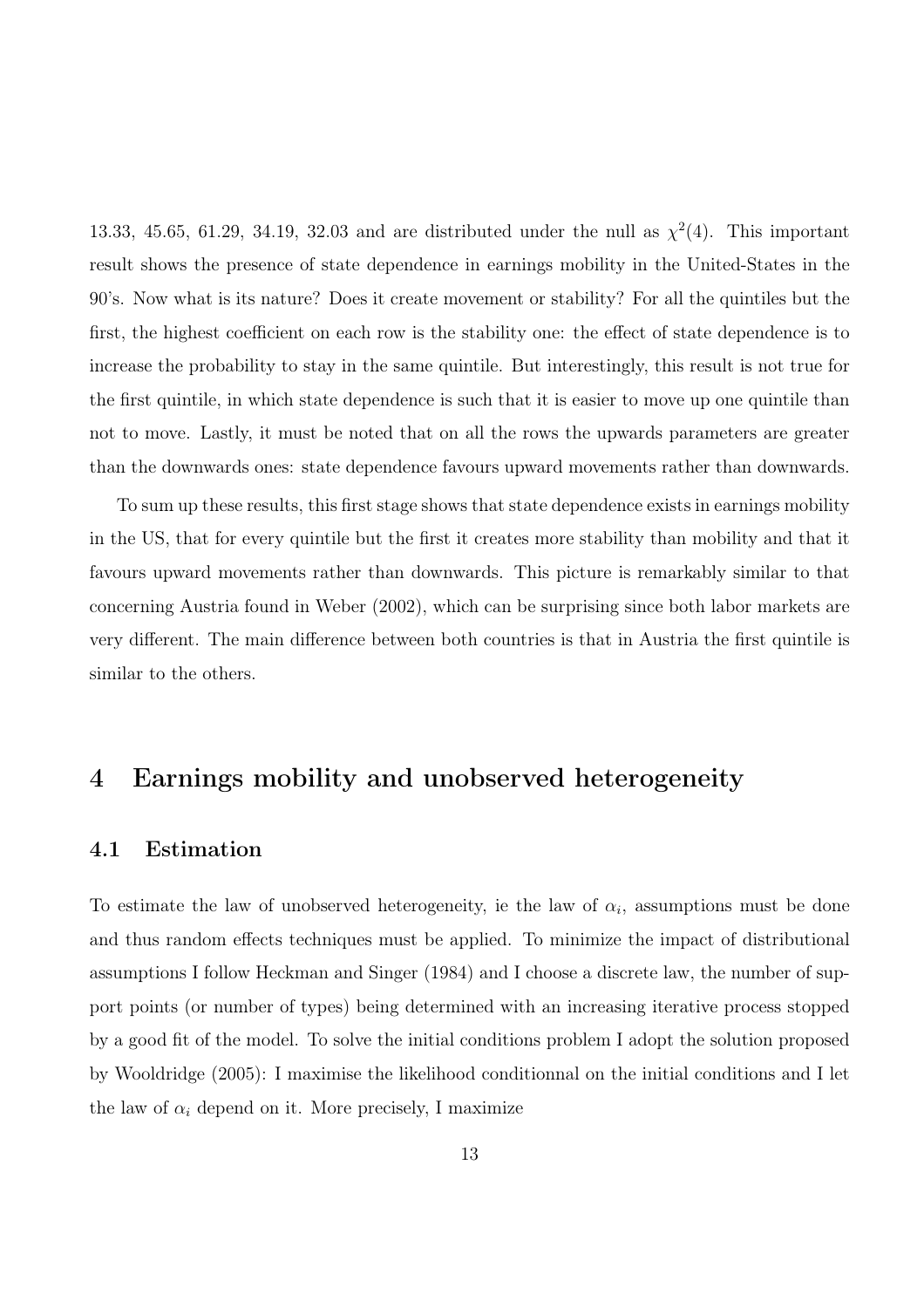$$
P(y_{iT},...,y_{i2}/y_{i1},\hat{\delta}) = \sum_{l=1}^{L} \left\{ P(\alpha_i = \alpha_i^l/y_{i1}) \prod_{t=2}^{T} P(y_{it}/y_{it-1},\alpha_i = \alpha_i^l, y_{i1},\hat{\delta}) \right\}
$$
(5)

where l denotes one of the L types and  $\hat{\delta}$  represents first stage estimates. It must be noted that this likelihood is conditionnal on  $y_{i1}$  and that the term  $P(\alpha_i = \alpha_i^l/y_{i1})$  shows that the law of  $\alpha_i$  depends on  $y_{i1}$ . The parameters to be determined are  $\forall l = 1...L$  and  $\forall k = 0...5$ ,  $\alpha_i^l$  and  $P(\alpha_i = \alpha_i^l / y_{i1} = k)$  (that I note  $\pi_{lk}$ ). This likelihood is maximized via a standard EM alogorithm, by iterating the two following steps.

• E-Step

For initial values  $(\alpha_i^l)^{(r-1)}$  and  $\pi_{lk}^{(r-1)}$ , for each type  $l = 1...L$  and each individual i in the sample compute the posterior probability that  $i$  belongs to type  $l$ :

$$
P(\alpha_i = (\alpha_i^{l})^{(r-1)}/y_{iT}, ..., y_{i2}, y_{i1}) = \frac{\pi_{ly_{i1}}^{(r-1)} \prod_{t=2}^{T} P(y_{it}/y_{it-1}, \alpha_i = (\alpha_i^{l})^{(r-1)}, y_{i1})}{\sum_{j=1}^{L} \left\{ \pi_{jy_{i1}}^{(r-1)} \prod_{t=2}^{T} P(y_{it}/y_{it-1}, \alpha_i = (\alpha_i^{j})^{(r-1)}, y_{i1}) \right\}}
$$

that I note  $w_{il}$ .

• M-step

Update the law of unobserved heterogeneity by averaging the posterior probabilities obtained in the E-step:  $\forall l = 1...L, k = 0...5,$ 

$$
\pi_{lk}^{(r)} = \frac{\sum_{i/y_{i1}=k} w_{il}}{\sum_{i=1}^{N} 1_{\{y_{i1}=k\}}}
$$

Then update the support of the unobserved heterogeneity:  $\forall l = 1...L$ ,

$$
\alpha_{il}^{(r)} = \underset{a}{\text{argmax}} \sum_{i=1}^{N} \sum_{t=2}^{T} w_{il} \ln P(y_{it}/y_{it-1}, \alpha_i = a, y_{i1})
$$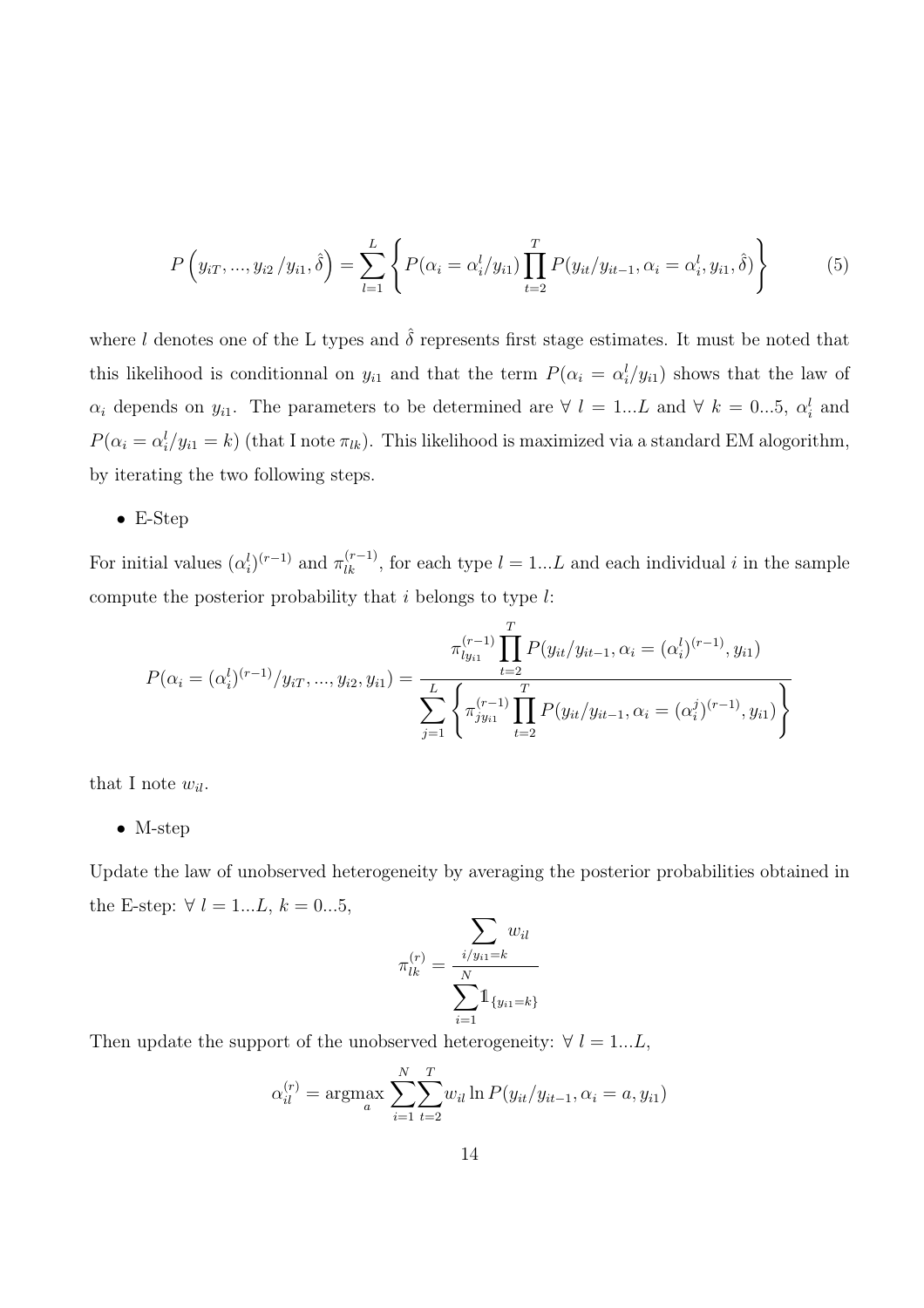The latter expression is the likelihood of a multinomial logit weighted by the E-step posteriors and is thus easily maximized.

The standard errors are obtained by bootstrapping 50 times the first stage and the second stage of the procedure. Thanks to the estimates, it is possible to compute a transition matrix  $M_l$ for each type l. It is also possible to determine the stationnary distributions of quintiles for each type, ie the  $Q_l$  vectors such that  $Q_l = M'_l Q_l$ , ie the eigenvectors associated with the eigenvalue one of the transpose of the type-specific transition matrices.

#### 4.2 Results

The minimum number of types needed to fit the data is six. The six types 0 to 5 represent respectively 12.9%, 16.0%, 12.5%, 19.0%, 21.0% and 18.6% of the population. Table 5 shows that the fit of this parsimonious model is excellent.

| Origin         |      |          |         |      |      |      |       |
|----------------|------|----------|---------|------|------|------|-------|
| quintile       | 0    | 1        | 2       | 3    | 4    | 5    | Sum   |
| 0              | 65.8 | 19.6     | $5.3\,$ | 3.2  | 3.0  | 3.1  | 100.0 |
| 1              | 16.5 | $56.3\,$ | 17.8    | 5.7  | 2.0  | 1.7  | 100.0 |
| $\overline{2}$ | 6.0  | 18.1     | 51.6    | 18.0 | 4.5  | 1.9  | 100.0 |
| 3              | 4.1  | 5.9      | 13.6    | 51.2 | 21.5 | 3.6  | 100.0 |
| 4              | 3.5  | 3.4      | 4.5     | 14.0 | 57.1 | 17.5 | 100.0 |
| 5              | 3.2  | 1.6      | 1.3     | 3.8  | 11.5 | 78.5 | 100.0 |

Table 5: Predicted Quintile Transition Matrix

Notes: This Table must be compared with Table 1

Table 6 presents the law of the types conditionnal on the initial conditions (ie the  $\pi_{lk}$ ). A simple independence Chi-Square test (value  $5728$ ,  $25$  DF, p-value  $\lt$  0.0001) indicates that the independence of the initial conditions and the unobserved heterogenity is strongly rejected. This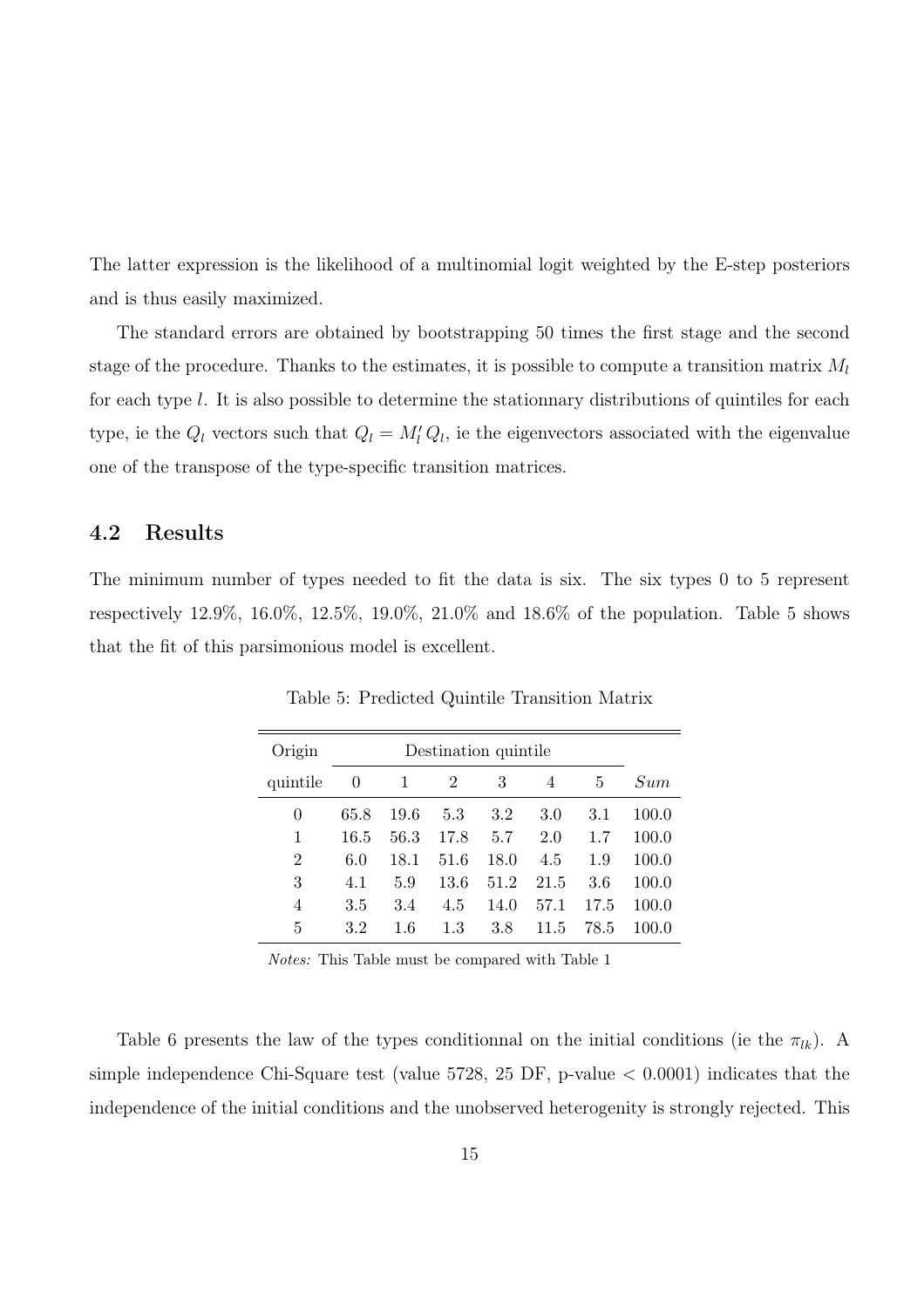result shows the importance to take into account the initial conditions problem. Moreover, each type is clearly associated with an initial quintile: among observations who are in 1990 in the quintile 0 (resp 1, 2, 3, 4, 5), 61% (resp 52%, 47%, 61%, 68%, 80%) are in the type 0 (resp 1, 2, 3, 4, 5).

| $\overline{0}$ | $\mathbf{1}$ | $\overline{2}$ | 3         | 4         | $\overline{5}$ | Sum          |
|----------------|--------------|----------------|-----------|-----------|----------------|--------------|
| 0.61399        | 0.30543      | 0.03835        | 0.02618   | 0.00317   | 0.01289        | $\mathbf{1}$ |
| (0.02719)      | (0.00750)    | (0.05030)      | (0.01036) | (0.02214) | (0.05135)      |              |
| 0.16659        | 0.52329      | 0.18422        | 0.07868   | 0.04386   | 0.00337        | $\mathbf{1}$ |
| (0.04155)      | (0.00291)    | (0.03550)      | (0.01148) | (0.05733) | (0.04962)      |              |
| 0.09281        | 0.11036      | 0.47428        | 0.23001   | 0.07818   | 0.01437        | $\mathbf{1}$ |
| (0.08310)      | (0.00586)    | (0.02525)      | (0.02404) | (0.06736) | (0.04267)      |              |
| 0.05907        | 0.02947      | 0.05294        | 0.61137   | 0.22155   | 0.02560        | $\mathbf{1}$ |
| (0.04911)      | (0.00657)    | (0.02908)      | (0.01170) | (0.02016) | (0.02065)      |              |
| 0.04176        | 0.00001      | 0.02360        | 0.11730   | 0.68342   | 0.13392        | $\mathbf{1}$ |
| (0.03145)      | (0.01901)    | (0.00882)      | (0.02776) | (0.01962) | (0.00641)      |              |
| 0.02969        | 0.00144      | 0.00255        | 0.00544   | 0.15686   | 0.80402        | $\mathbf{1}$ |
| (0.00382)      | (0.03176)    | (0.01648)      | (0.02853) | (0.00390) | (0.00493)      |              |
| 0.12900        | 0.15960      | 0.12525        | 0.18961   | 0.21010   | 0.18644        | $\mathbf{1}$ |
|                |              |                |           | Type      |                |              |

Table 6: Type Distributions, by 1990 Quintile

Notes: Standards errors between brackets.

The type specific transition matrices are presented in Table 7. The main feature of this table is that each type attracts toward a specific quintile: for each type the mode of each conditionnal distribution is the same. In the type 0, 1, 2, 3, 4 and 5 individuals are respectively attracted toward the quintiles 0 1, 2, 3, 4 and 5. The type-specific stationnary quintile distributions in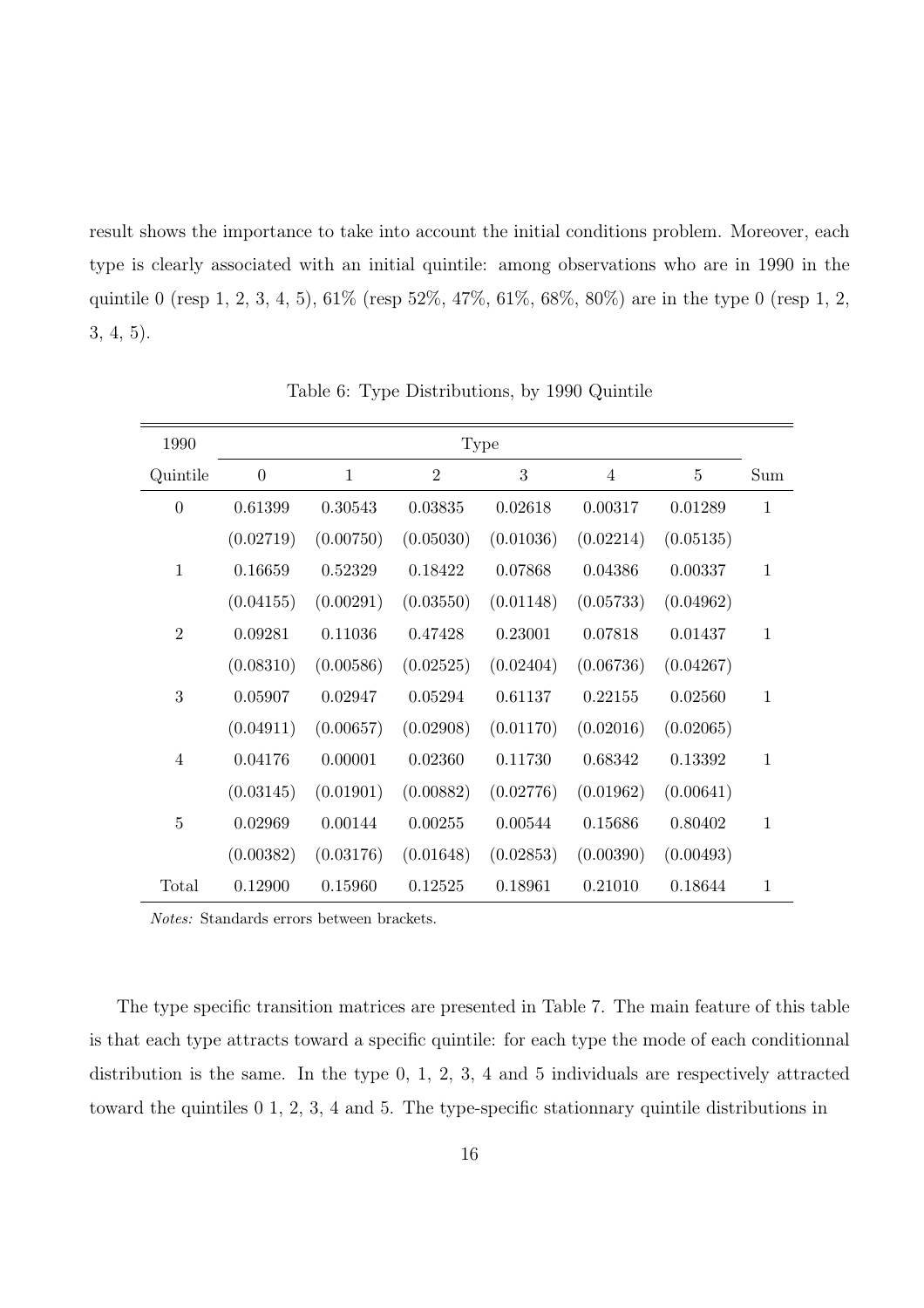| Origin         |          |               | Destination Quintile, Type 0 |               |                    |                |                |          |                         |               |                    | Destination Quintile, Type 1 |     |                           |          | Destination Quintile, Type 2 |                |                    |      |           |                 |
|----------------|----------|---------------|------------------------------|---------------|--------------------|----------------|----------------|----------|-------------------------|---------------|--------------------|------------------------------|-----|---------------------------|----------|------------------------------|----------------|--------------------|------|-----------|-----------------|
| Quintile       | $\Omega$ |               | $\mathfrak{D}$               | 3             |                    | $\overline{5}$ | Sum            | $\theta$ | 1                       | 2             | 3                  | 4                            | 5   | Sum                       | 0        | 1                            | 2              | 3                  | 4    | 5         | Sum             |
| $\overline{0}$ |          | 81.2 12.5 3.0 |                              | 1.4           | 0.8                | 1.1            | 100.0          |          | 31.0 56.4 9.1           |               | 2.7                | 0.8                          | 0.0 | 100.0                     |          | 22.1 27.4 39.4 8.8           |                |                    | -1.6 | 0.7       | 100.0           |
| 1              |          | 56.0 30.4 8.7 |                              | 2.6           | 0.7                | 1.7            | 100.0          | 11.2     |                         | 71.9 13.9 2.7 |                    | $0.4\,$                      | 0.0 | 100.0                     | 7.1      |                              | 30.9 53.0 7.8  |                    | 0.6  | 0.5       | 100.0           |
| $\overline{2}$ |          |               | 39.7 26.2 22.4 7.2           |               | 2.1                | 2.4            | 100.0          | 7.0      |                         | 54.4 31.3 6.5 |                    | 0.9                          | 0.0 | 100.0                     | 2.6      |                              |                | 13.9 70.9 11.2 1.0 |      | 0.4       | 100.0           |
| 3              |          |               | 39.3 20.6 14.0 15.8 6.6      |               |                    | 3.6            | 100.0          | 8.0      |                         |               | 49.5 22.7 16.4 3.4 |                              | 0.0 | 100.0                     | 3.0      |                              |                | 12.7 51.5 28.6 3.5 |      | 0.7       | 100.0           |
| 4              |          |               | 41.5 21.4 11.9 8.9           |               | 8.4                | 7.9            | 100.0          | 9.1      |                         | 55.4 20.8 9.9 |                    | 4.8                          | 0.0 | 100.0                     | 3.8      |                              |                | 16.0 53.4 19.5 5.6 |      | -1.8      | 100.0           |
| $5^{\circ}$    |          |               | 44.3 19.4 7.8 8.7            |               |                    |                | 4.6 15.3 100.0 |          | 11.3 58.4 15.9 11.4 3.0 |               |                    |                              | 0.0 | 100.0                     | 5.2      | 18.3 44.2 24.2 3.8           |                |                    |      | 4.3       | 100.0           |
| Origin         |          |               | Destination Quintile, Type 3 |               |                    |                |                |          |                         |               |                    | Destination Quintile, Type 4 |     |                           |          | Destination Quintile, Type 5 |                |                    |      |           |                 |
| Quintile       | $\Omega$ |               | $\mathfrak{D}$               | 3             | $\overline{4}$     | 5              | Sum            | $\Omega$ | 1                       | 2             | 3                  | 4                            | 5   | Sum                       | 0        | 1                            | $\overline{2}$ | 3                  | 4    | 5         | Sum             |
| $\theta$       |          |               | 30.9 12.1 14.5 30.1 10.0 2.4 |               |                    |                | 100.0          | 28.2 8.6 |                         | 3.7           | 9.0                |                              |     | 39.3 11.3 100.0           | 35.1 5.0 |                              | 2.3            | 1.6                | 7.4  | 48.7      | 100.0           |
| 1              |          |               | 13.1 18.1 25.8 35.4 5.3      |               |                    | 2.3            | 100.0          |          | 16.2 17.5 8.9           |               |                    |                              |     | 14.3 28.4 14.7 100.0      | 18.9 9.4 |                              | 5.2            | 2.3                | 5.0  | 59.1      | 100.0           |
| 2              | 4.5      | 7.5           |                              | 31.9 46.9 7.6 |                    | 1.6            | 100.0          | 5.9      | 7.8                     |               |                    |                              |     | 11.8 20.3 43.2 11.0 100.0 | 9.4      | 5.7                          | $9.5\,$        | 4.5                |      |           | 10.5 60.4 100.0 |
| 3              | 2.8      | 3.7           |                              |               | 12.5 64.6 14.9 1.5 |                | 100.0          | 2.7      | 2.8                     | 3.4           |                    | 20.7 62.8 7.6                |     | 100.0                     | 6.1      | 3.0                          | 3.9            | 6.5                |      | 21.5 59.0 | 100.0           |
| 4              | 3.8      | 5.1           |                              |               | 14.0 47.7 25.1 4.3 |                | 100.0          | 2.4      | 2.5                     | $2.5\,$       | 9.9                |                              |     | 68.7 14.0 100.0           | 3.8      | 1.8                          | - 1.9          | 2.1                |      |           | 16.1 74.3 100.0 |
| 5              | 4.7      | 5.3           |                              |               | 10.6 54.0 15.8 9.6 |                | 100.0          | 3.2      | 2.8                     | 2.0           |                    |                              |     | 12.0 46.4 33.6 100.0      | 2.5      | 1.0                          | 0.8            | 1.3                | 5.4  | 89.0      | 100.0           |

Table 7: Type-Specific Transition Matrices

Notes: 13860 observations, PSID, annual earnings.

17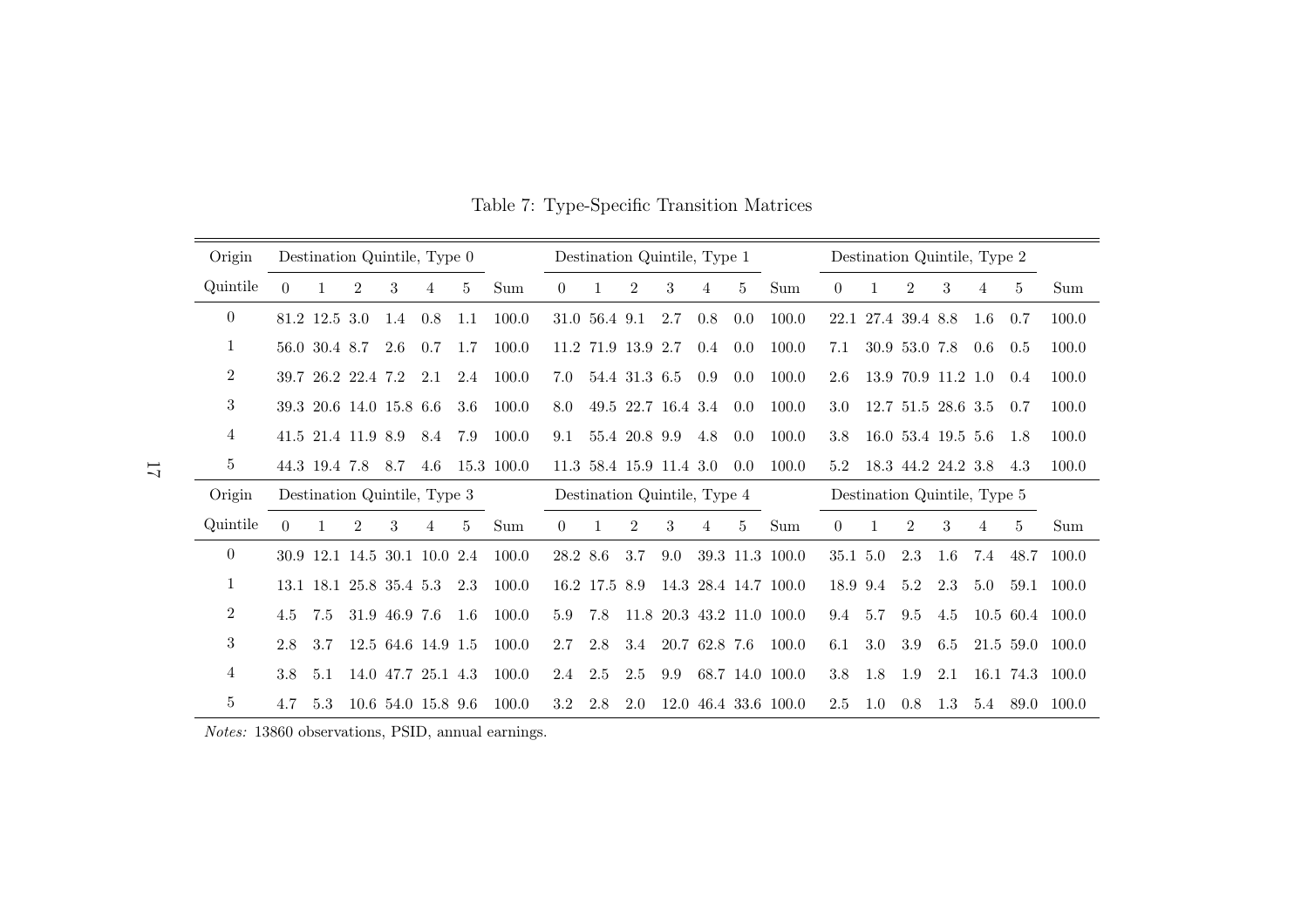Table 8 confirm this result: at the equillibrium, in the type 0 (resp 1, 2, 3, 4 and 5), they are 72.7% (resp 66.0%, 63.6%, 55.4%, 60.9% and 85.1%) in the quintile 0 (resp 1, 2, 3, 4 and 5). For each type they are about 15% to be in an adjacent quintile and very few in the other quintiles. This means that at the stationnary equilibrium people will be locked between three quintiles, and essentially in one quintile, around two thirds of the time for the quintiles 1, 2, 3 and 4, three quarters of the time in the quintile 0 and even more in the highest one.

|                | Quintile       |              |                |      |               |      |       |  |  |  |  |  |
|----------------|----------------|--------------|----------------|------|---------------|------|-------|--|--|--|--|--|
| Type           | $\overline{0}$ | $\mathbf{1}$ | $\overline{2}$ | 3    | 4             | 5    | Sum   |  |  |  |  |  |
| 0              | 72.7           | 16.6         | 5.4            | 2.5  | 1.2           | 1.6  | 100.0 |  |  |  |  |  |
| 1              | 12.9           | 66.0         | 16.5           | 3.9  | 0.7           | 0.0  | 100.0 |  |  |  |  |  |
| $\overline{2}$ | 4.3            | 17.3         | 63.6           | 12.9 | 1.4           | 0.5  | 100.0 |  |  |  |  |  |
| 3              | 5.4            | 5.9          | 16.8           |      | 55.4 14.3 2.2 |      | 100.0 |  |  |  |  |  |
| 4              | 4.3            | 3.5          | 3.1            | 11.9 | 60.9          | 16.2 | 100.0 |  |  |  |  |  |
| 5              | 4.3            | 1.4          | 1.1            | 1.5  | 6.5           | 85.1 | 100.0 |  |  |  |  |  |

Table 8: Quintile Stationnary Distributions, by Type.

Notes: 13860 observations, PSID, annual earnings.

Are these unobserved types related with some time-invariant observable individual characteristics? To answer this question the EM alogorithm is very useful: thanks to the E-step posteriors it is possible to classify automatically each observation in a type and to cross it with observables. Table 9 shows that with respect to men, women are over-represented in the types associated with the bottom of the distribution and under-represented with those associated with the upper part. The same inequalities exist between White and Non-White people and between those who have spent at least one year in a College and those who have not. However the magnitude of these inequalities is lower than the gender related one.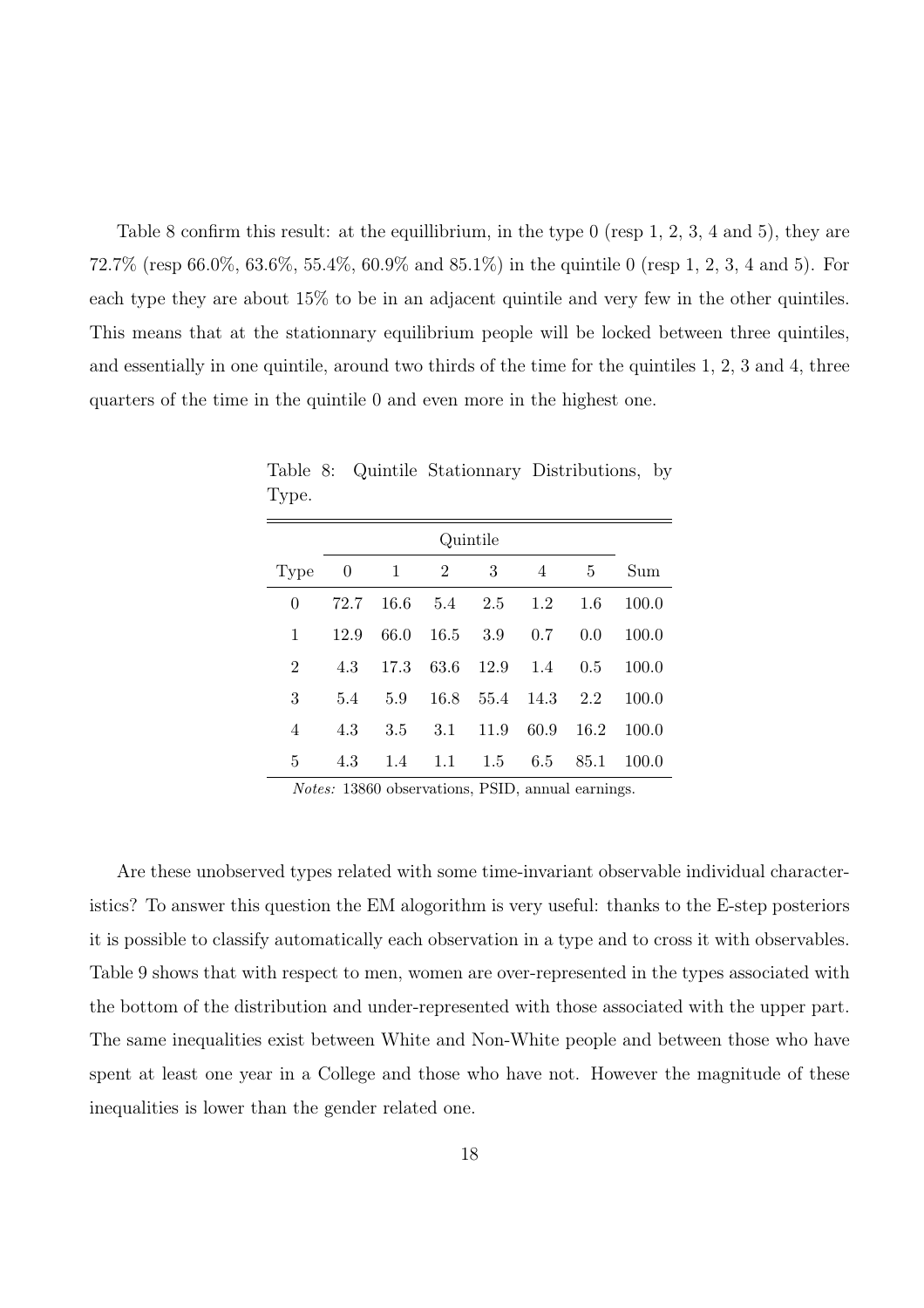|            |      |      |                | Type |      |      |       |
|------------|------|------|----------------|------|------|------|-------|
|            | 0    | 1    | $\overline{2}$ | 3    | 4    | 5    | Sum   |
| Women      | 17.3 | 26.6 | 17.1           | 18.6 | 13.7 | 6.8  | 100.0 |
| Men        | 7.9  | 3.9  | 7.3            | 19.4 | 29.4 | 32.1 | 100.0 |
| Non-White  | 15.0 | 24.5 | 15.0           | 18.0 | 21.2 | 6.2  | 100.0 |
| White      | 12.7 | 15.1 | 12.3           | 19.1 | 21.0 | 19.8 | 100.0 |
| No-College | 15.6 | 21.8 | 17.8           | 21.8 | 16.4 | 6.7  | 100.0 |
| College    | 11.0 | 11.9 | 8.9            | 17.0 | 24.2 | 27.0 | 100.0 |
| Total      | 12.9 | 16.0 | 12.5           | 19.0 | 21.0 | 18.6 | 100.0 |

Table 9: Type Distributions, by Individual Characteristics.

Notes: 13860 observations, PSID, annual earnings.

Lastly it is interesting to determine the relative contributions of state dependence and individual heterogeneity in earnings stability. Table 7 shows that in each type only one quintile can be considered as stable, the quintile that attracts the individuals. For example in type 2, the stability percentages are, from quintile 0 to 5, 22.1\%, 30.9\%, 70.9\%, 28.6\%, 5.6\% and 4.3\%: it is clear that this type is the quintile 2 stability group. Thus the idea is to study the stability of each quintile in its associated type, ie the stability of quintile k in type k, for  $k = 0...5$ . To do this decomposition, the logarithm of equation (2)

$$
\ln \left\{ \frac{P(y_{it} = k / y_{it-1} = k, \alpha_i = \alpha_i^k)}{P(y_{it} = j / y_{it-1} = k, \alpha_i = \alpha_i^k)} \right\} = (\delta_{kk} - \delta_{kj}) + (\alpha_{ik}^k - \alpha_{ij}^k)
$$
(6)

with  $j \neq k$  is used. The latter expression is the logarithm of the probability to stay in the quintile k with respect to the probability to do the transition k towards another quintile j, conditionnal on being in the type k, ie the quintile k stability type. It is the sum of  $(\delta_{kk} - \delta_{kj})$ , a state dependence term, and  $(\alpha_{ik}^k - \alpha_{ij}^k)$ , an individual heterogeneity term. The part  $S_{kj}$  of state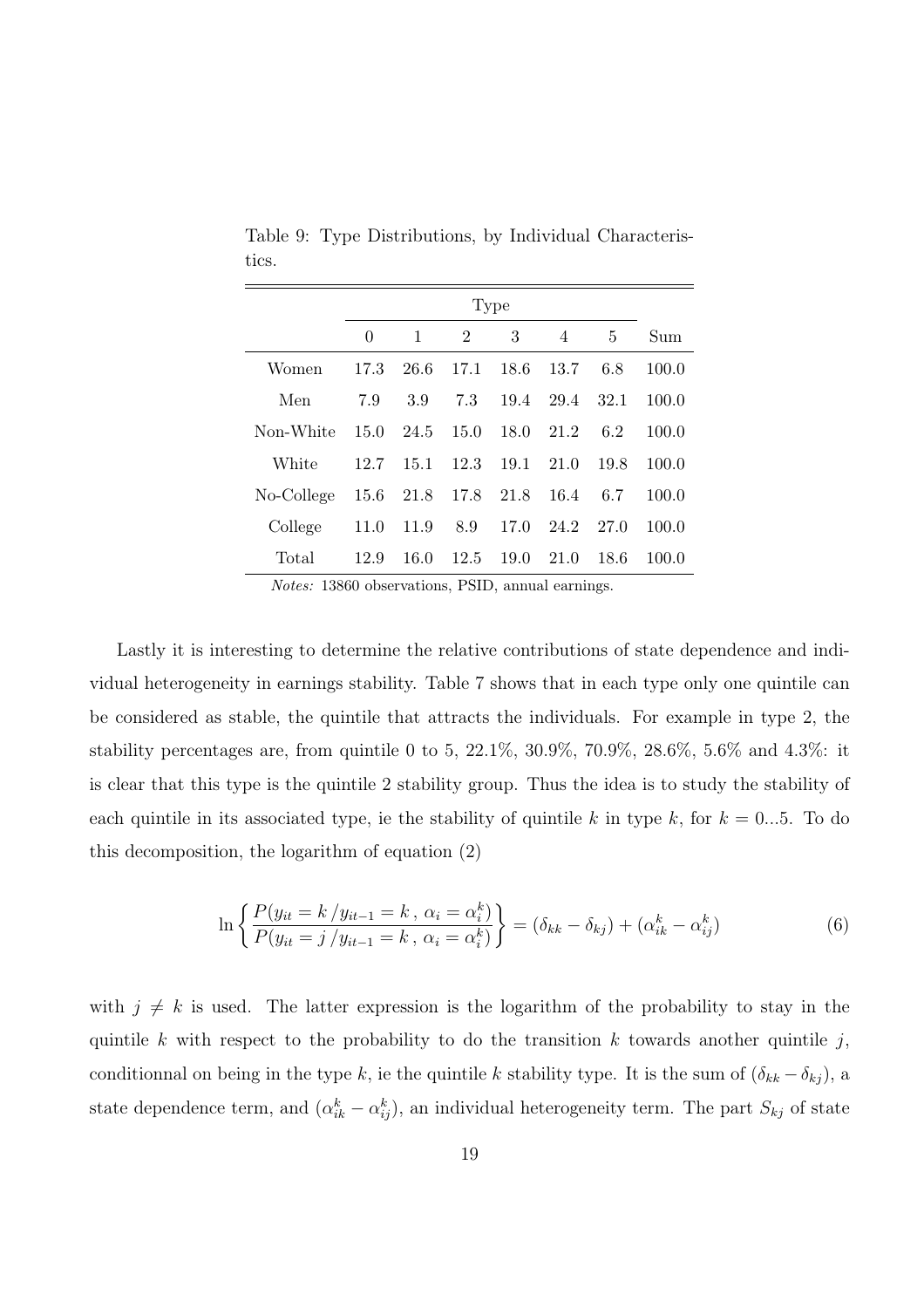dependence in earnings stability in quinitle k with respect to quintile  $j$  can thus be measured by

$$
S_{kj} = \frac{(\delta_{kk} - \delta_{kj})}{(\delta_{kk} - \delta_{kj}) + (\alpha_{ik}^k - \alpha_{ij}^k)}
$$

These contributions are reported in Table 10, which consists of three zones. The first zone is the first line: with respect to the rest of the table, these numbers are extremely low, which means that in the first quintile, earnings stability is essentially due to individual characteristics. The negative sign of  $S_{12}$  is due to the fact that, as it has been seen in section 3.3,  $\delta_{11} < \delta_{12}$ . The second zone

Table 10: Relative Contribution of State Dependence in Earnings Stability

| $S_{kj}(\%)$   |              |                | j    |              |        |
|----------------|--------------|----------------|------|--------------|--------|
| $\mathbf k$    | $\mathbf{1}$ | $\overline{2}$ | 3    | 4            | 5      |
| $\mathbf 1$    |              | $-10.7$        |      | 7.3 19.5 4.2 |        |
| $\overline{2}$ | 77.8         |                | 18.9 | 25.0         | - 23.0 |
| 3              | 68.2         | 55.3           |      | $-24.9$      | 32.9   |
| $\overline{4}$ | 54.2         | 28.7           | 23.9 |              | 21.8   |
| 5              | 49.2         | 35.6 18.8 32.9 |      |              |        |
| $\cdots$       |              |                |      | $\sqrt{1}$   |        |

Notes: 13860 observations, PSID, annual earnings.

is the rest of the upper diagonal: percentages are rather homogenous around 25%. For the origin quintiles 2, 3 and 4 state dependence explains around one quarter of the ratio stability/upward mobility: this part is not negligible and could be the target of a public policy that would try to decrease the ratio stability/upward mobility by decreasing its state dependence part. The third zone is the lower diagonal, and the main feature is that the contributions are greater than in the upper part of the table, especially in the first column, ie for the ratios stability/quintile 1. It means that state dependence explains more the ratio stability/downward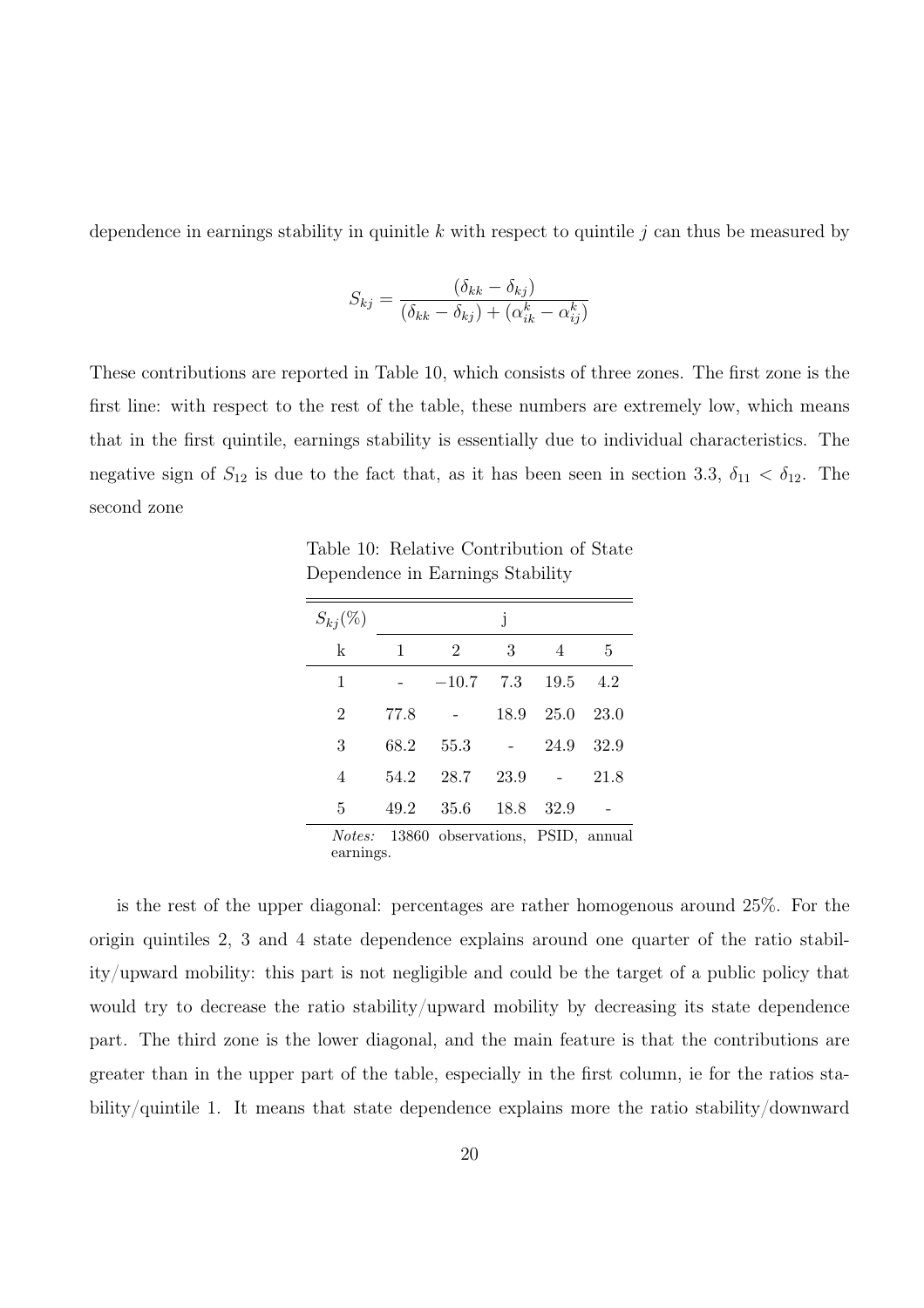mobility than the ratio stability/upward mobility. These results show that for every quintile but the first state dependence play in earnings stability an important role, in particular by preventing from downward mobility. However, the stability in the lowest quintile is essentially due to individual heterogeneity.

In short, the results given by this section are the following. To describe the individual heterogeneity associated with earnings mobility, six unobserved types are necessary. Each type-specific transition matrix attracts towards a quintile, and at the stationnary equilibrium, individuals spend the vast majority of the time in that quintile. The types are correlated with observable time-invariant individual characterisitics: women, non-white and the less educated are overrepresented in those associated with the bottom of the distribution; men, white and the more educated in those associated with the top. Lastly, it is showed that the contribution of state dependence in earnings stability is not negligible when it is considered with respect to upward mobility (around 25%), and even more important when it is considered with respect to downward mobility.

## 5 Conclusion

Modelling earnings quintiles dynamics with a dynamic multinomial logit with unobserved heterogeneity, the two dimensions of earnings mobility, state dependence and unobserved heterogeneity, are disentangled. Using in a first stage conditionnal maximum likelihood techniques (Magnac, 2000), the presence of state dependence can not be rejected and it is showed that for every quintile but the first it creates more stability than mobility and it favours upward movements rather than downwards. In a second stage the law of the unobserved heterogeneity is supposed to be discrete and is estimated via the EM algorithm, solving the initial conditions problem à la Wooldridge (2005). The second stage shows essentially that each individual is attracted towards a specific quintile, which makes the quintile distribution very segmented. Moreover, men, white and the more educated are attracted towards the upper part of the distribution while women,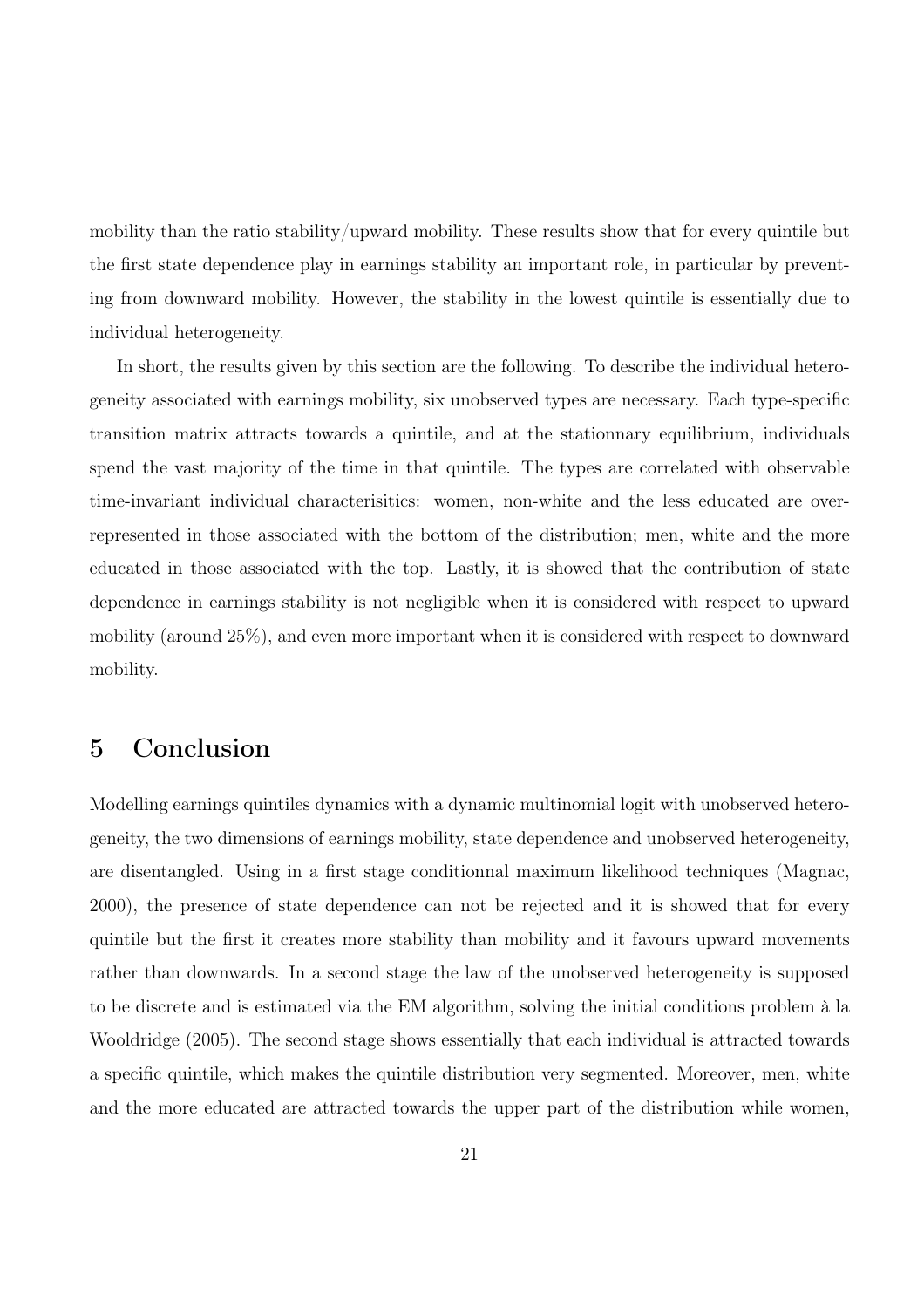non-white and the less educated towards the lower. Lastly, it is showed that the contribution of state dependence in earnings stability is not negligible when it is considered with respect to upward mobility (around 25%), and even more important when it is considered with respect to downward mobility.

This picture suggests that there is still much between group inequality and that these inequalities will persist if the parameters process are left unchanged. Public policies could act on both dimensions of earnings mobility to reduce inequalities. On the one hand human capital policies could be implemented to improve unobserved heterogeneity of the individuals attracted towards the lower part of the distribution; on the other hand, it could be desirable to act on structural state dependence in order to make it more mobile, which requires to give an economic meaning to state dependence in earnings mobility.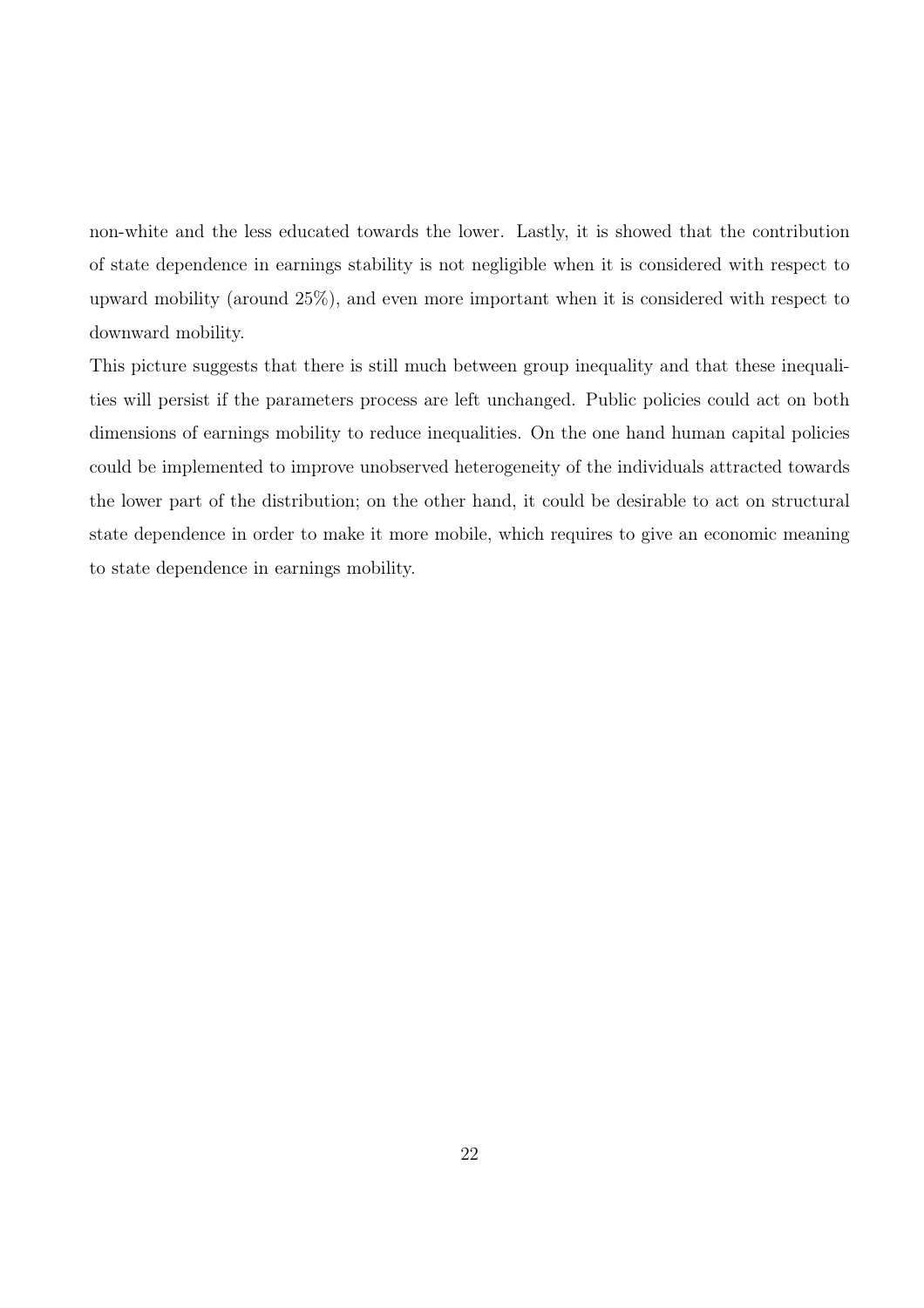## references

Bound, J., Brown, C., Duncan, G. and Rodgers, W. (1994). Evidence on the validity of cross-sectional and longitudinal labor market data, Journal of Labor Economics, 12, 3, 345-368.

Buchinsky, M. and Hunt, J. (1999). Wage mobility in the United-States, The Review of Economics and Statistics, 81, 3, 351-368.

Burkhauser, R., Hotz, D. and Rhody, S. (1997). Labour earnings mobility and inequality in the United-States and Germany during the growth years of the 1980s, International Economic Review, 38, 4, 775-794.

Cappellari, L., and S. P. Jenkins (2004). Modelling Low Pay Transition Probabilities, Accounting for Panel Attrition, Non-Response, and Initial Conditions, CESifo Working Paper, 1232.

Gottschalk, P. (1997). Inequality, income growth, and mobility: the basic facts, The Journal of Economic Perspectives, 11, 2, 21-40.

Heckman, J.J. (1981a). Heterogeneity and state dependence, in Studies in Labor Markets, ed. by S. Rosen, pp. 91-139. Chicago University Press, Chicago.

Heckman, J.J. (1981b). The Incedental Paramter Problem and the Problem of Initial Conditions in Estimating a Discrete Time-Discrete Data Stochastic Process, in Structural Analysis of Discrete Data with Econometric Applications, ed. by C. Manski, and D.McFadden, pp. 179-195. MIT Press, Cambridge, MA.

Heckman, J.J., and B. Singer (1984). A Method For Minimizing the Impact of Distributional Assumptions in Econometric Models For Duration Data, Econometrica, 52, 271-320.

Honore, B.E. and Kyriazidou, E. (2000). Panel Data Discrete Choice Models with Lagged Dependent Variables, Econometrica, 68, 4, 839-874.

Magnac, T. (2000). Subsidized training and youth employment, *The Economic Journal*, 110, 805-37.

Moffit, R. and Gottshalk, P. (1998). Trends in the variance of permanent and transitory earnings in the United-States and their relation to earnings mobility, mimeo.

Moffit, R. and Gottshalk, P. (2002). Trends in the transitory variance of earnings in the United-